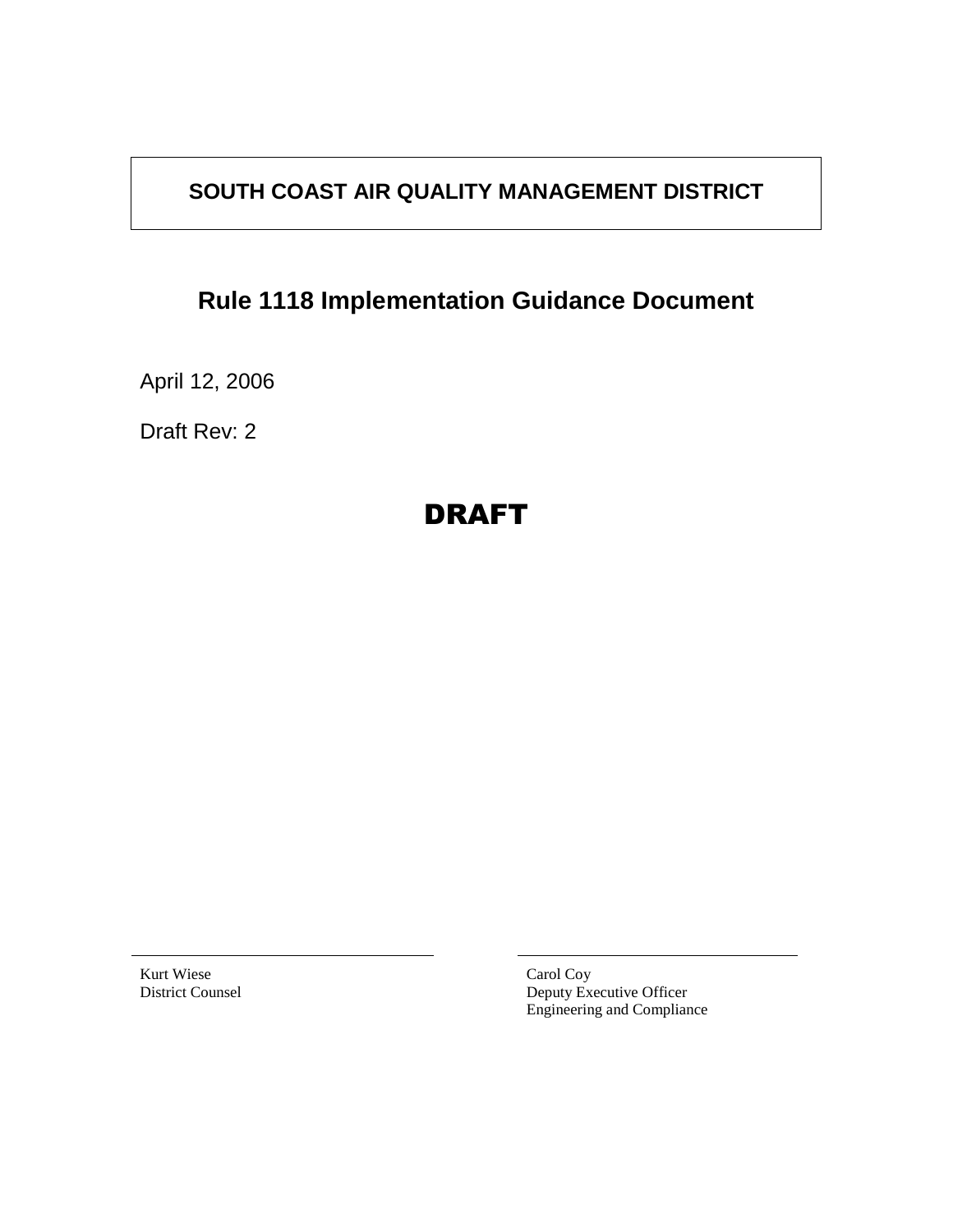## TABLE OF CONTENTS

| Section 1           | Introduction                                                                                                                                  | 1              |
|---------------------|-----------------------------------------------------------------------------------------------------------------------------------------------|----------------|
| Section 2           | Applicability                                                                                                                                 | $\overline{2}$ |
| Section 3           | <b>Effective Dates/Schedules</b>                                                                                                              | $\overline{4}$ |
| Section 4           | <b>Flare Events and Cause Analysis</b>                                                                                                        | 6              |
| Section 5           | Sampling and Monitoring                                                                                                                       | 10             |
| Section 6           | Pressure Relief Devices (PRDs)                                                                                                                | 13             |
| Section 7           | <b>Essential Operational Needs</b>                                                                                                            | 15             |
| Section 8           | Monitoring and Data Substitution                                                                                                              | 16             |
| Section 9           | Record Keeping, Reporting and Notification                                                                                                    | 18             |
| Section 10          | Plans                                                                                                                                         | 19             |
| Section 11          | Change of Ownership                                                                                                                           | 20             |
| Section 12          | <b>Other Issues</b>                                                                                                                           | 21             |
| Section 13          | Specific Examples for Unplanned Event Telephone Notification,<br>Relative Cause Analysis, Specific Cause Analysis and<br>Sampling obligations | 22             |
| <b>Attachment A</b> | <b>Rule 1118 Reporting Requirements</b>                                                                                                       | 28             |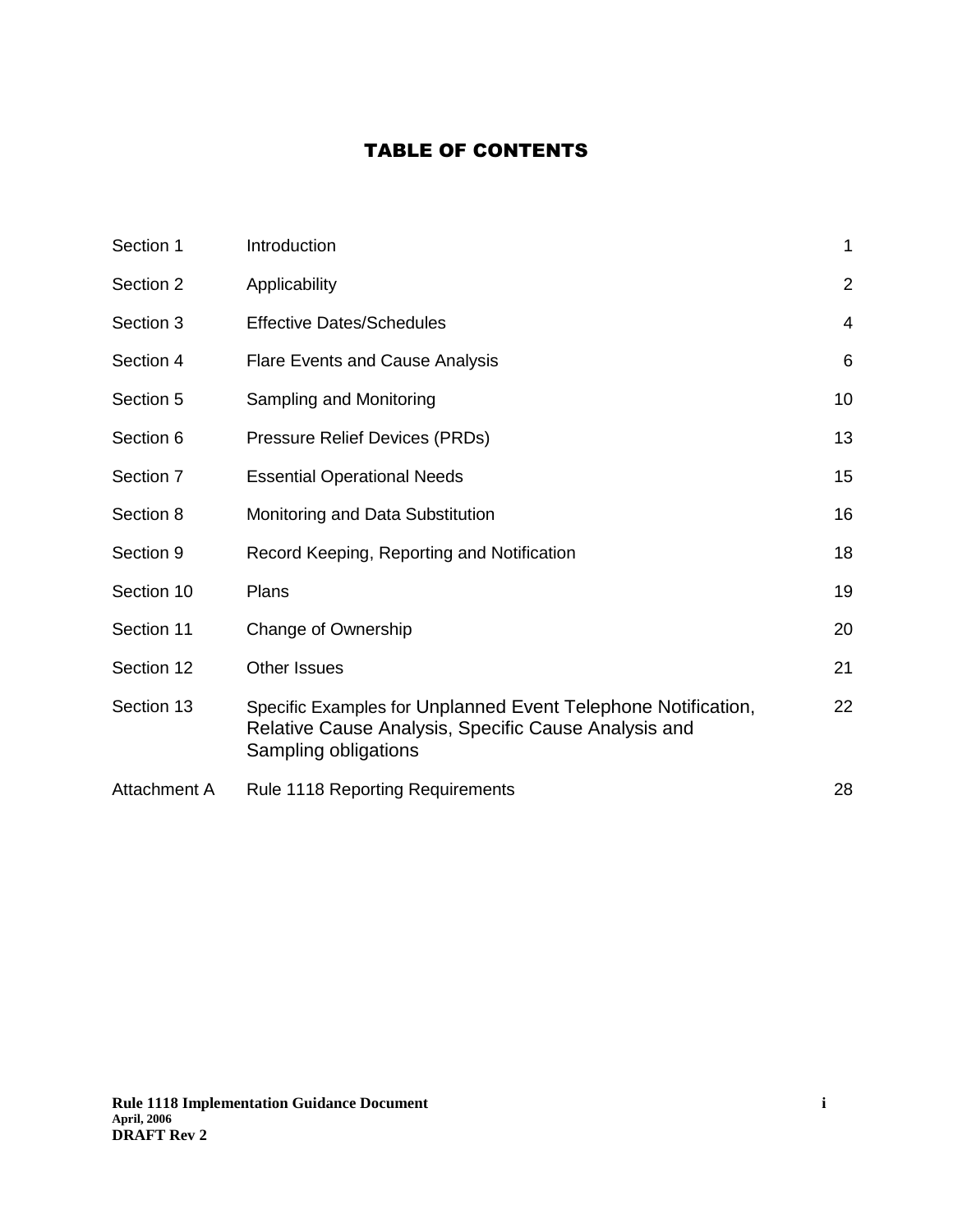## SECTION 1 - INTRODUCTION

On November 4, 2005, the Board amended Rule 1118 - Emissions from Refinery Flares to establish requirements to reduce emissions from refinery flaring events and allow them to operate for their intended purpose as a safety device in a manner that minimize emissions from all flaring events. The monitoring, recordkeeping and reporting provisions of the rule are also strengthened.

The purpose of this document is to clarify rule requirements and provide implementation guidance to facilities subject to this rule.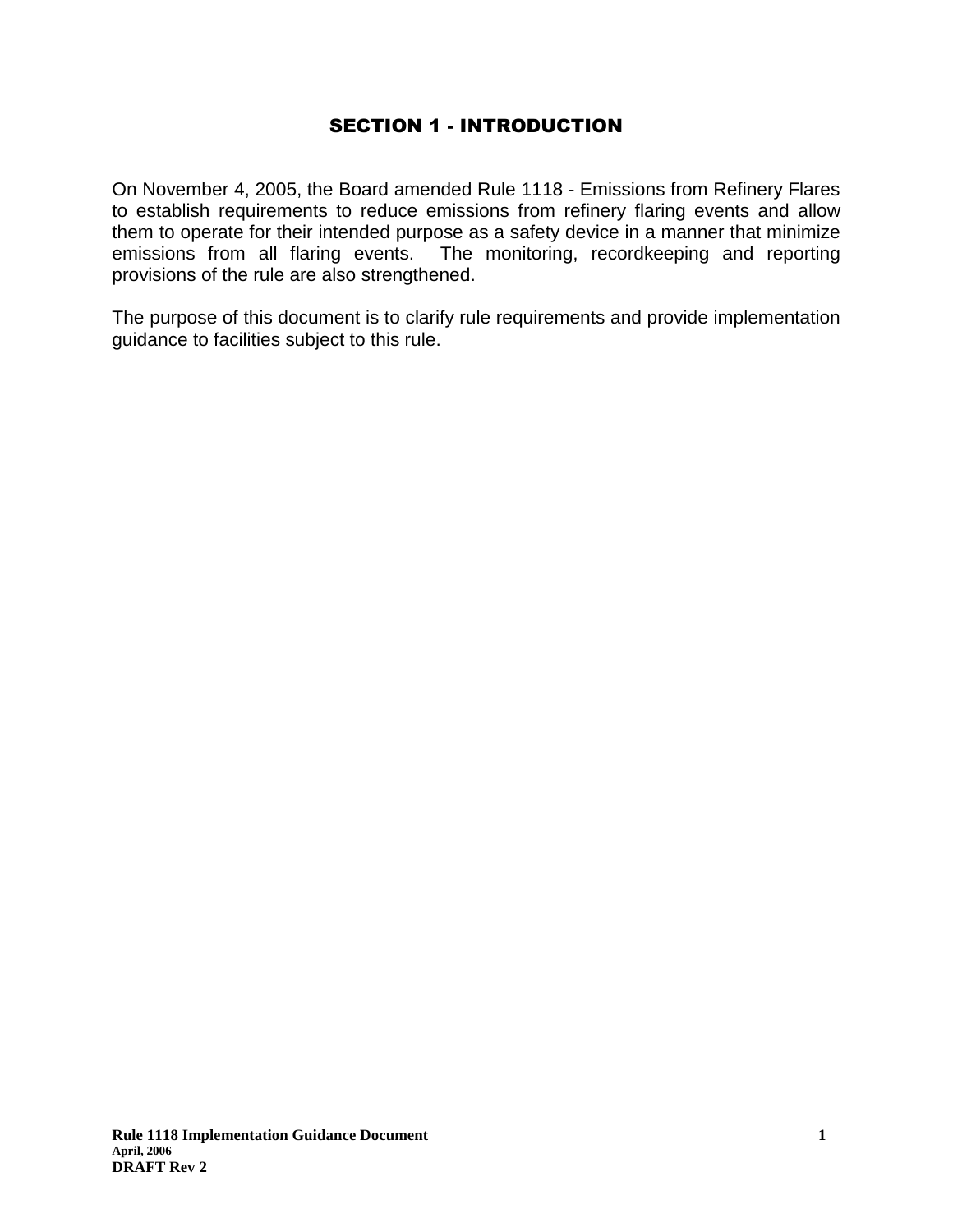## SECTION 2 – APPLICABILITY

Sources subject to this rule include refineries, sulfur recovery plants and hydrogen production plants operated by the following facilities, or their successor:

- Air Products and Chemicals, Inc.
- BP West Coast Products
- Chevron USA Inc.
- ConocoPhillips
- ExxonMobil Corp.
- Equilon Enterprises LLC, Shell Oil US
- Paramount Petroleum Corp.
- Ultramar Inc.

For the purposes of establishing the annual crude capacity used to determine the Performance Targets, the following data $\delta$  multiplied by 366 calendar days will be used. The capacity factor expressed in term of barrels per calendar day is used rather than the larger capacity expressed in barrels per stream day (operating day) because the rule intends to determine the crude oil processing capacity in calendar year 2004 using 366 calendar days and not the actual operating days of the crude unit for that year.

 § This is the calendar day capacity number published by DOE as of January 1, 2005 (http://www.eia.doe.gov/neic/rankings/refineries.htm). This number reflects the crude oil processing capacity in calendar year 2004 and is to be used in determining compliance with Rule 1118(d)(1).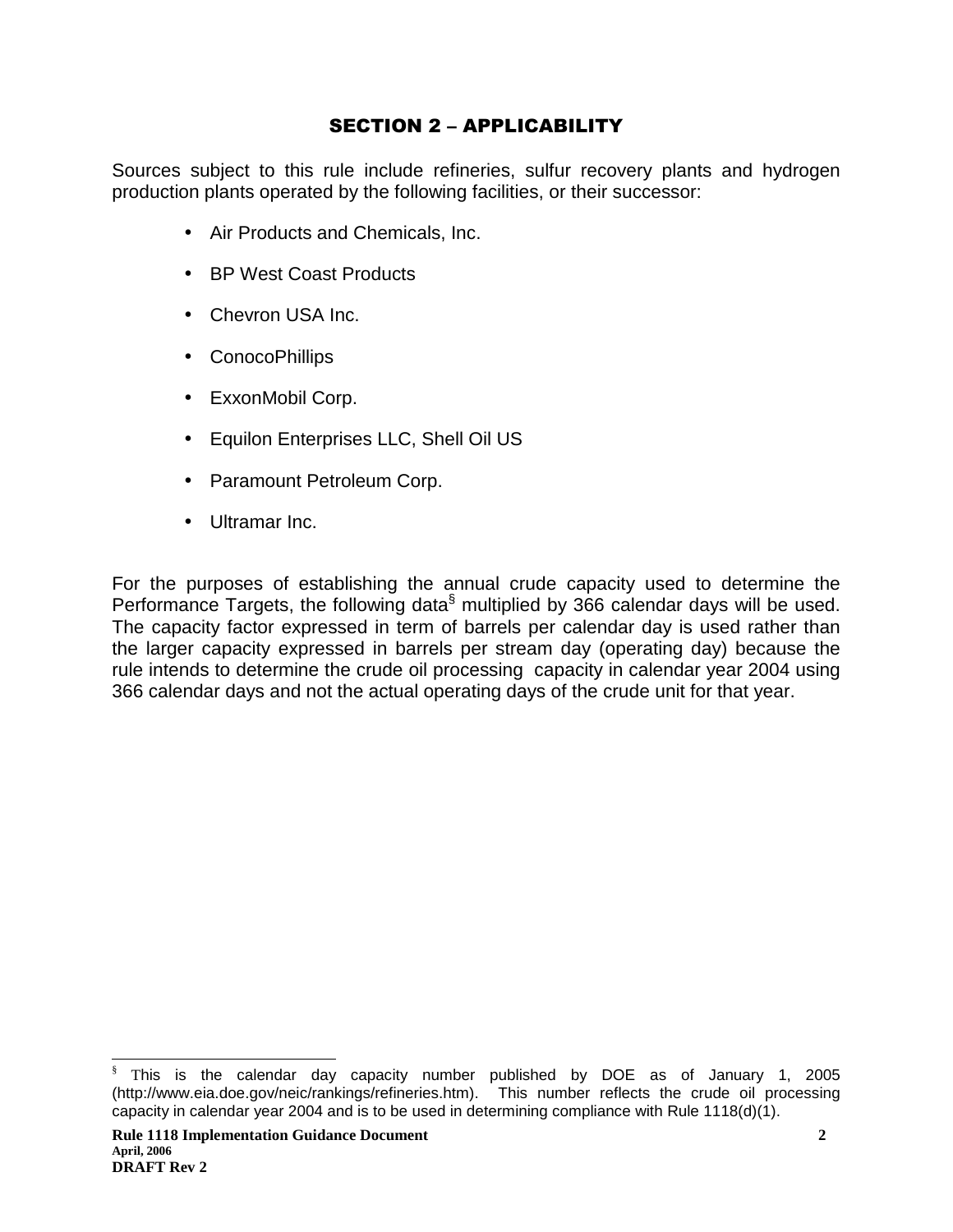| <b>Refinery</b>                                             | <b>Capacity</b><br>(Barrels<br>per<br><b>Calendar</b><br>Day) | <b>Crude Oil</b><br><b>Processing</b><br><b>Capacity in</b><br><b>Calendar</b><br><b>Year 2004</b> | 2006<br><b>Target</b><br>(tons/yr)<br>$1.5$ tons/<br>mmbbls | 2008<br><b>Target</b><br>(tons/yr)<br>$1.0$ tons/<br>mmbbls | 2010<br><b>Target</b><br>(tons/yr)<br>$0.7$ tons/<br>mmbbls | 2012<br><b>Target</b><br>(tons/yr)<br>$0.5$ tons/<br>mmbbls |
|-------------------------------------------------------------|---------------------------------------------------------------|----------------------------------------------------------------------------------------------------|-------------------------------------------------------------|-------------------------------------------------------------|-------------------------------------------------------------|-------------------------------------------------------------|
| <b>BP West Coast</b><br><b>Products</b>                     | 260,000                                                       | 95,160,000                                                                                         | 142.7                                                       | 95.2                                                        | 66.6                                                        | 47.6                                                        |
| <b>Chevron USA</b><br>Inc.                                  | 260,000                                                       | 95,160,000                                                                                         | 142.7                                                       | 95.2                                                        | 66.6                                                        | 47.6                                                        |
| ConocoPhillips <sup>®</sup>                                 | 139,000                                                       | 50,874,000                                                                                         | 76.3                                                        | 50.9                                                        | 35.6                                                        | 25.4                                                        |
| ExxonMobil<br>Corp.                                         | 149,500                                                       | 54,717,000                                                                                         | 82.1                                                        | 54.7                                                        | 38.3                                                        | 27.4                                                        |
| Equilon<br>Enterprises<br>LLC, Shell Oil<br>US <sup>*</sup> | 98,500                                                        | 36,051,000                                                                                         | 54.1                                                        | 36.1                                                        | 25.2                                                        | 18.0                                                        |
| Paramount<br>Petroleum<br>Corp.                             | 50,000                                                        | 18,300,000                                                                                         | 27.5                                                        | 18.3                                                        | 12.8                                                        | 9.2                                                         |
| Ultramar Inc.                                               | 80,887                                                        | 29,604,642                                                                                         | 44.4                                                        | 29.6                                                        | 20.7                                                        | 14.8                                                        |
| Total                                                       | 1,037,887                                                     | 379,866,642                                                                                        | 569.8                                                       | 380.0                                                       | 265.8                                                       | 190.0                                                       |

Notes:

**\*** For ConocoPhillips, emissions from their Carson and Wilmington plants will be combined and divided by the capacity given for the Wilmington plant (139,000 bbl/day) to determine the performance target.

 $\star\star$ For Equilon Enterprises LLC, emissions from their refinery and the SRU plant will be combined and divided by the refinery capacity (98,500 bb/day) to determine the performance target.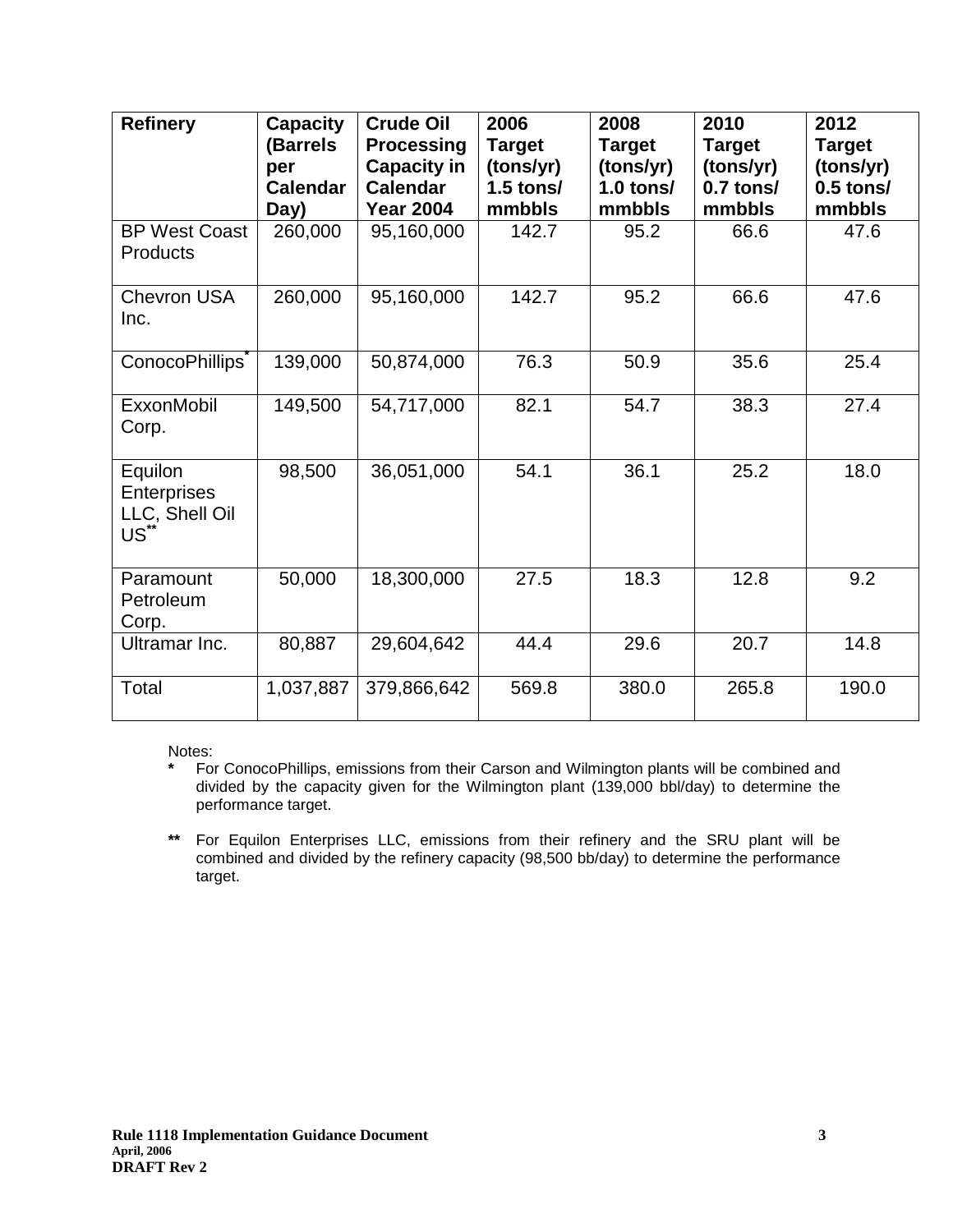## SECTION 3 – EFFECTIVE DATES/SCHEDULES

 $3.1$  **When do I have to comply with the new flow measuring device standards as specified in Attachment A of the rule?** 

## **Problem Statement**

**Table 1 of Rule 1118(g)(3) provides two monitoring and recording standards based on the effective date. For the standards that are effective until June 30, 2007, it states that (footnote 2) all flow meters, flow indicators and recorders shall meet or exceed the minimum specifications listed below (i.e., previous standard) upon rule adoption or in Attachment A by January 1, 2007. For the standards that are effective July 1, 2007, it states that all flow meters, flow indicators and recorders shall meet or exceed the minimum specifications specified in Attachment A.** 

**From the rule language, it is not clear if the effective date of the new flow measuring device is January 1, 2007 or July 1, 2007.** 

## AQMD's Response

From the time of rule amendment until June 30, 2007, facility operators have an option to either meet or exceed the existing flow meter specification listed in footnote 2 or meet or exceed the specification in Attachment A by January 1, 2007. The effective date of the new standards of Attachment A is the earlier of 1) the date the facility operator installs a new flow measuring device or modifies the existing flow measuring device, and verifies the effectiveness of the flow measuring device pursuant to Attachment A (i.e., becomes operational); or 2) July 1, 2007.

#### $3.2$ **When am I subject to the new definition of Flare Event?**

## **Problem Statement**

**Under the new definition of Flare Event, a flow measuring device meeting the requirements of Attachment A of the rule has to be installed to determine when a flare event has ceased (below 0.12 ft/sec), or has to be based on the owner or operator demonstrating that no more vent gas was combusted based upon the monitoring records of the flare water seal level and/or other parameters as approved by the Executive Officer in the revised Flare Monitoring and Recording Plan. Although the definition of the flare event appears to be effective at the time of rule amendment, the new meter meeting the minimum velocity of .1 ft/sec is not in effect until June 30, 2007. Until a meter meeting new specification is installed there is no technical means to determine the flow velocity below the current accuracy range allowed until June 30, 2007.** 

## AQMD's Response

The effective date of the modified definition of the Flare Event will be the 1) same as the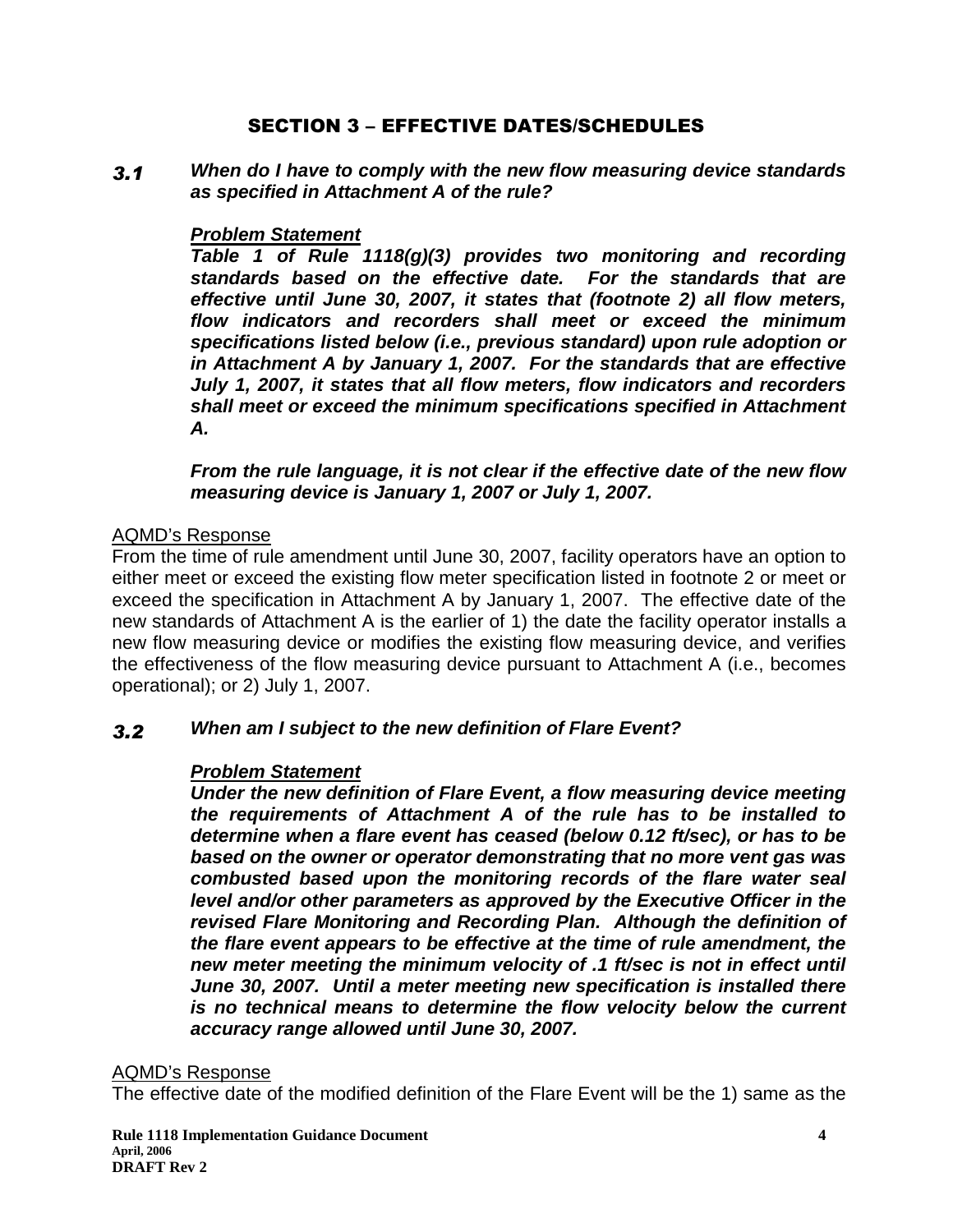effective date of the measuring device standards (See Section 3.1); or 2) approval date of the revised Flare Monitoring and Recording Plan if the plan specifies a method of determining when a flare event ceased other than the 0.12 ft/sec flow meter indicator.

See Sections 4.1 and 4.2 for the current requirements.

 $3.3$  **Rule 1118(c)(4) requires submission of a complete application to construct and operate a flare gas recovery and treatment system(s) by July 1, 2006 in order to meet the January 1, 2009 timeline. However, Rule 1118(c)(2) requires, among other items, information from an audit of the vent gas recovery capacity of each flare system, the available storage for excess vent gases and the scrubbing capacity available for vent gases by September 1, 2006. Since the information obtained from an audit of the vent gas recovery and the treatment capacity is needed to complete the permit application package needed for the July 1, 2006 submission, can we submit our application package along with the Rule 1118(c)(2) required items by September 1, 2006?** 

## AQMD's Response

Your permit application package for a flare gas recovery and treatment system(s) is due by July 1, 2006. However, additional information obtained from the Rule 1118(c)(2) requirements can be supplemented as a part of the original application package.

#### $3.4$  **When do we start using the data substitution procedures? Does it become effective on January 1, 2006, or upon our revised Flare Monitoring and Recording Plan approval?**

AQMD's Response

The data substitution procedure is effective January 1, 2006.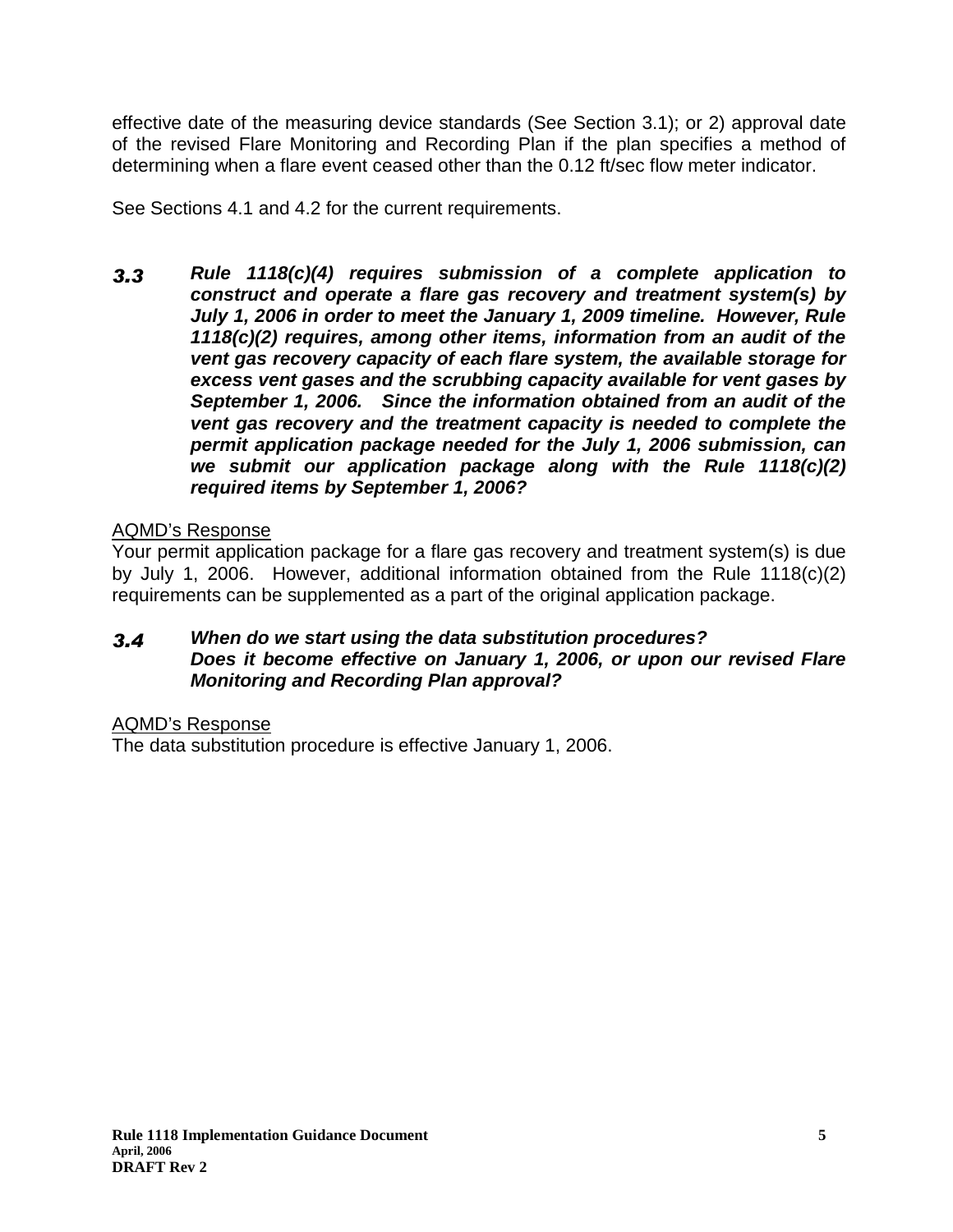## SECTION 4 -FLARE EVENTS AND CAUSE ANALYSIS

#### $4.1$ **When does a flare event start?**

### **Problem Statement**

**The rule defines Flare Event as any intentional or unintentional combustion of vent gas in a flare and describes when a flare event has ceased. However, the rule does not define what quantitative method will be used to determine when a flare event has occurred.** 

**Currently approved plans do not specify when a flare event has started, and different facilities determine the start of a flare event differently. Some facilities record the start of a flare event if a flow meter registers a flow, some facilities have an artificial cutoff limit below which they assume no flow exists, and some facilities use other process parameters to determine if a flare event occurred.** 

### AQMD's Response

The method for determining when a flare event occurred will be as follows:

1. Prior to the effective date of the measuring device standards [See Section 3.1], use the method currently being used by the facilities to report a flare event. Once a revised Flare Monitoring and Recording Plan has been issued with a method of determining when a flare event started, the method specified in the plan will take precedence.

The existing Rule 1118 plan requires that when the gas flow is below the lower range of the flow meter, gas flow shall be assumed to equal to the lower range of the meter. Currently, the valid lower range of the flow meter is 1 ft/sec.

2. On or after the effective date of the measuring device standards, the start of a flare event will be when the flow velocity reaches 0.1 ft/sec. Alternate methods of determining the start of a flare event may be specified in the Flare Monitoring and Recording Plan. An approved alternate method would take precedence over the 0.1 ft/sec velocity indicator.

#### $4.2$ **When does a flare event end?**

### **Problem Statement**

**Before the effective date of the modified definition of Flare Event as stated in Section 3.2, how do I determine when a flare event ceased?** 

### AQMD's Response

The method for determining when a flare event ceased will be as follows:

1. Prior to the effective date of the measuring device standards [See Section 3.1],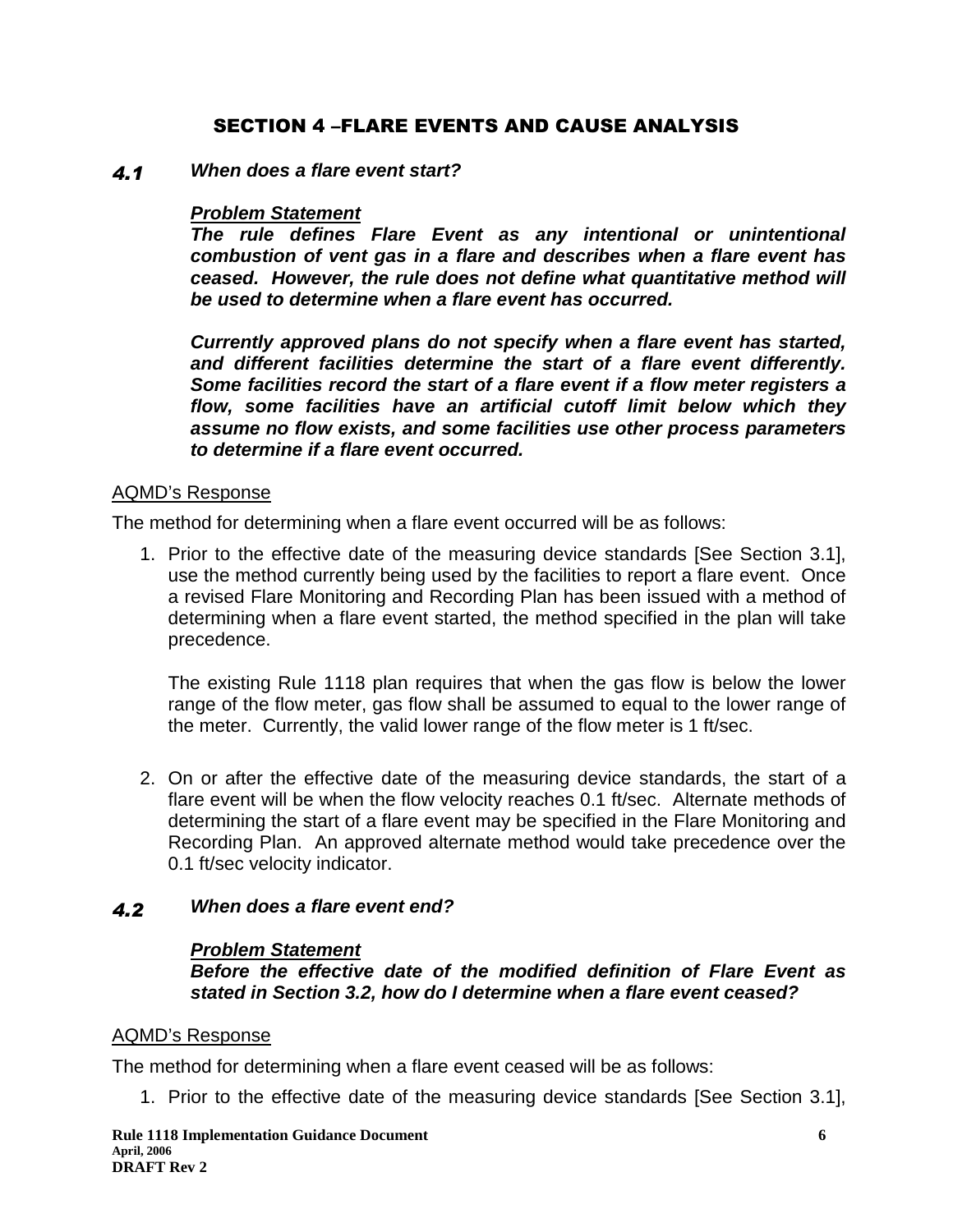use the method currently being used by the facilities to report a flare event. Once a revised Flare Monitoring and Recording Plan had been issued with a method of determining when a flare event started, the method specified in the plan will take precedence.

2. On or after the effective date of the measuring device standards, the end of a flare event will be when the flow velocity drops below 0.12 ft/sec. Since a flare event begins when the velocity reaches 0.1 ft/sec, a question was raised regarding when a flare event ends if the flow remains between 0.1 ft/sec and 0.12 ft/sec. Under this condition, determining when a flare event ended will be made at a later time after gaining experiences with the new flow meters.

Alternate methods of determining the termination of a flare event may be specified in the Flare Monitoring and Recording Plan. An approved alternate method would take precedence over the 0.12 ft/sec velocity indicator.

#### $4.3$  **Other than the flow velocity, what other methods will be allowed to determine if a flare event has started or ceased?**

## AQMD's Response

The method used for determining when a flare event has started or ceased other than the flow indicator will be based on process specific parameters. Combination of parameters such as water seal level, pressure reading, and video monitoring data are some examples of the type of parameters that may need to be evaluated. Any parameters that are used in this determination must be measurable, recordable, verifiable, accurate, and enforceable.

#### $4.4$  **What type of proof is required and what will be the approval process to demonstrate that events occurring in multiple segments are one event?**

## **Problem Statement**

**Sampling flare events that occur within 15 minutes of each other are considered a single event if the facility can demonstrate to the satisfaction of the Executive Officer that the events had a common cause and the release of vent gas originated from the same process unit.** 

## AQMD's Response

Indicate in the quarterly report to the District that the multiple segments are one event and keep records to prove that the determination of a single event is consistent with the rule definitions and requirements.

#### $4.5$  **For a flare event lasting more than 24 hours, is each day a separate flare event for cause analysis?**

## **Problem Statement**

**Rule states that a flare event that continues for more than 24 hours, each**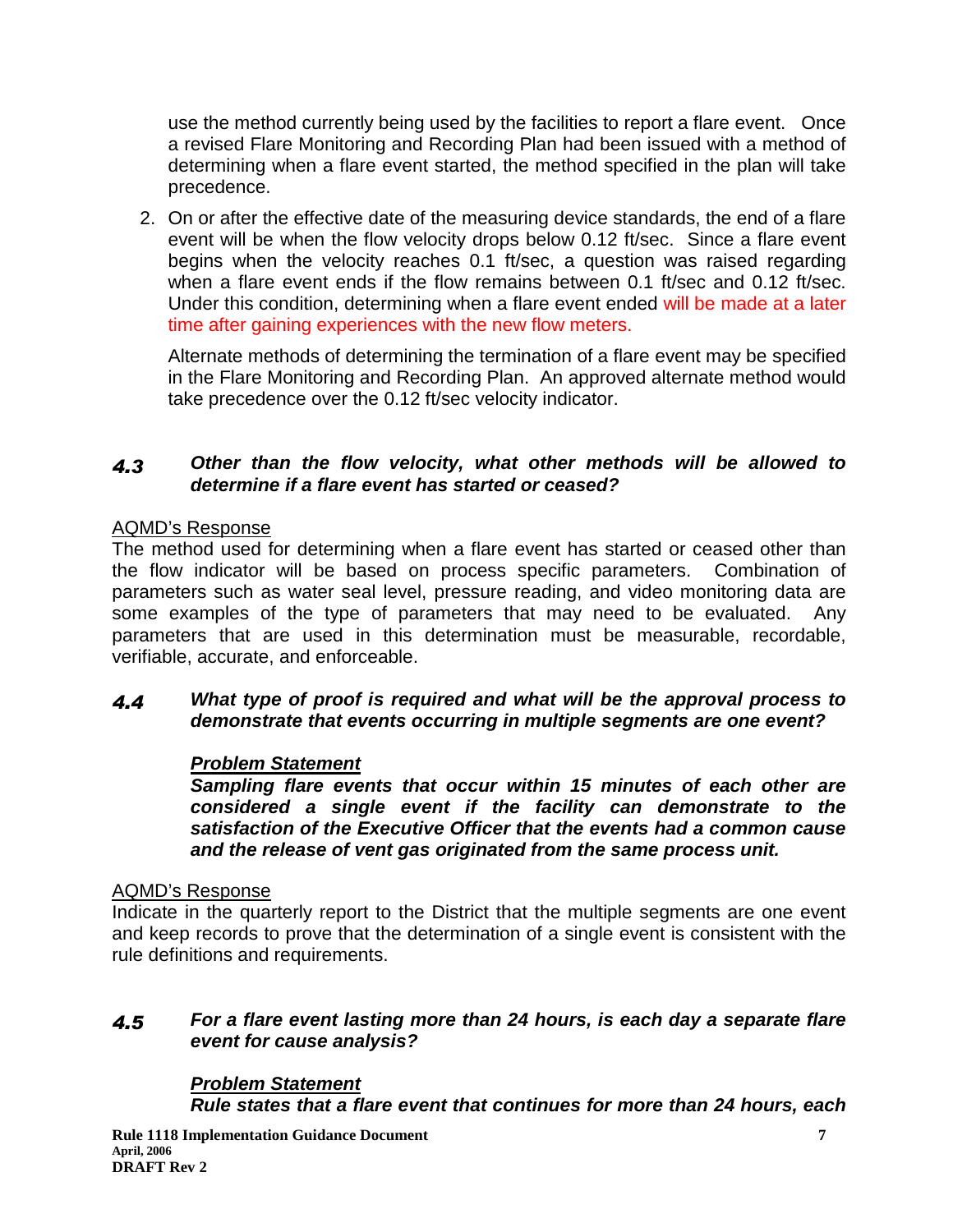**day of venting of gases shall constitute a flare event, and requires facilities to 1) conduct a Specific Cause Analysis for any flare event, excluding planned shutdown, planned startup and turnarounds, with emissions exceeding either 100 pounds of VOC; 500 pounds of sulfur dioxide; 500,000 standard cubic feet of vent gas combusted; 2) Conduct an analysis and determine the relative cause of any other flare events where more than 5,000 standard cubic feet of vent gas are combusted.** 

**For an event lasting more that 24 hours, should the analysis trigger point be computed separately for each day since each day is considered a separate event, or should the set point be computed as one flare event spanning multiple days since it is physically a single event?** 

## AQMD's Response

Under this rule, a flare event that continues for 24 hours or less will be considered a single flare event when there is a flow to the flare at 0.1 ft per second and ends when the flow velocity drops to 0.12 ft. per second (except as discussed in Section 4.1 and 4.2 above). If such event spans across the next day, it will still be considered a single flare event under the rule definition. Under this circumstance, the analysis trigger point must be computed cumulatively for the duration of the flare event.

However, when a flare event continues for more than 24 hours, the rule definition of Flare Event clearly states that each day is a separate flare event (this definition remains unchanged from the original Rule 1118). To be consistent with the past practice of reporting based on the midnight cutoff date, "each day" is interpreted as a calendar day rather than a 24- hour period. Consequently, the analysis trigger point must be computed for each calendar day that spans over multiple days. Each calendar day is a separate flaring event.

See Section 9.5 for the 24-hour notification requirement.

4.6 **My flare has a large baseline vent gas load due to the large amounts of purge gas we use. For this reason, it is very difficult to determine the beginning flow reading to determine if we exceed the 5,000 standard cubic feet of vent gas for the purposes of conducting the relative cause analysis. This problem gets compounded with multiple overlapping flare events. How can we resolve the issue of large baseline vent gas load due to the purge gas?** 

## AQMD's Response

Any purge gas that is generated at the facility (e.g., refinery fuel gas) is part of the vent gas and there is no need to distinguish between the portion of the vent gas that consists of purge gas and the portion that consists of non-purge gas.

## **4.7 The rule requires a specific cause analysis for a flare event (excluding**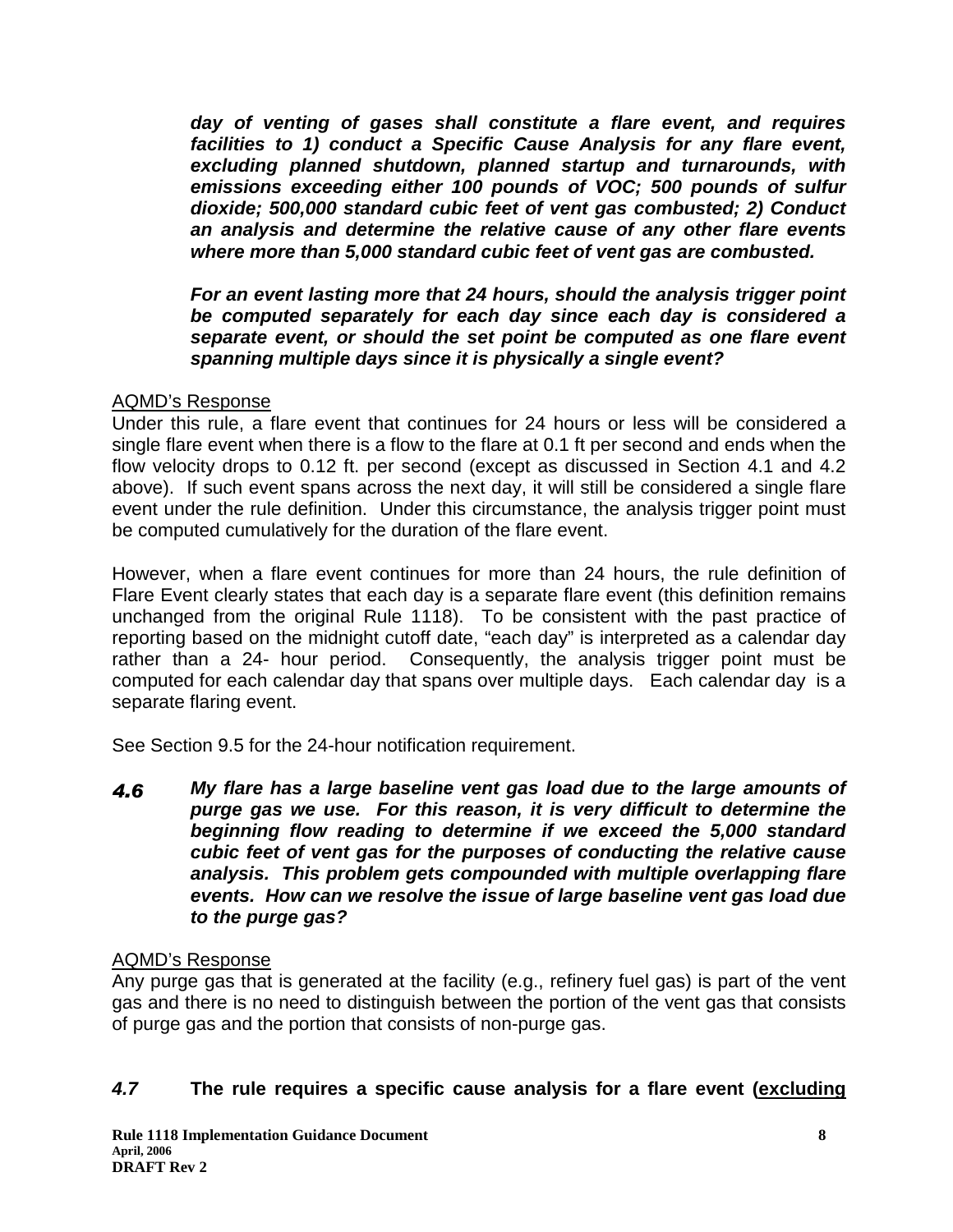**planned shutdown, planned startup and turnarounds) which results in 100 pounds of VOC, 500 pounds of sulfur dioxide or 500,000 standard cubic feet of vent gas combusted. The rule also requires a relative cause analysis for any other flare events where more than 5,000 standard cubic feet of vent gas are combusted.** 

**If my flare event triggers both the specific cause analysis and the relative cause analysis requirements, can I just perform the specific cause analysis?**

### AQMD's Response

If a flare event triggers both the specific cause analysis and the relative cause analysis requirements, performing the specific cause analysis will be considered as satisfying the relative cause analysis.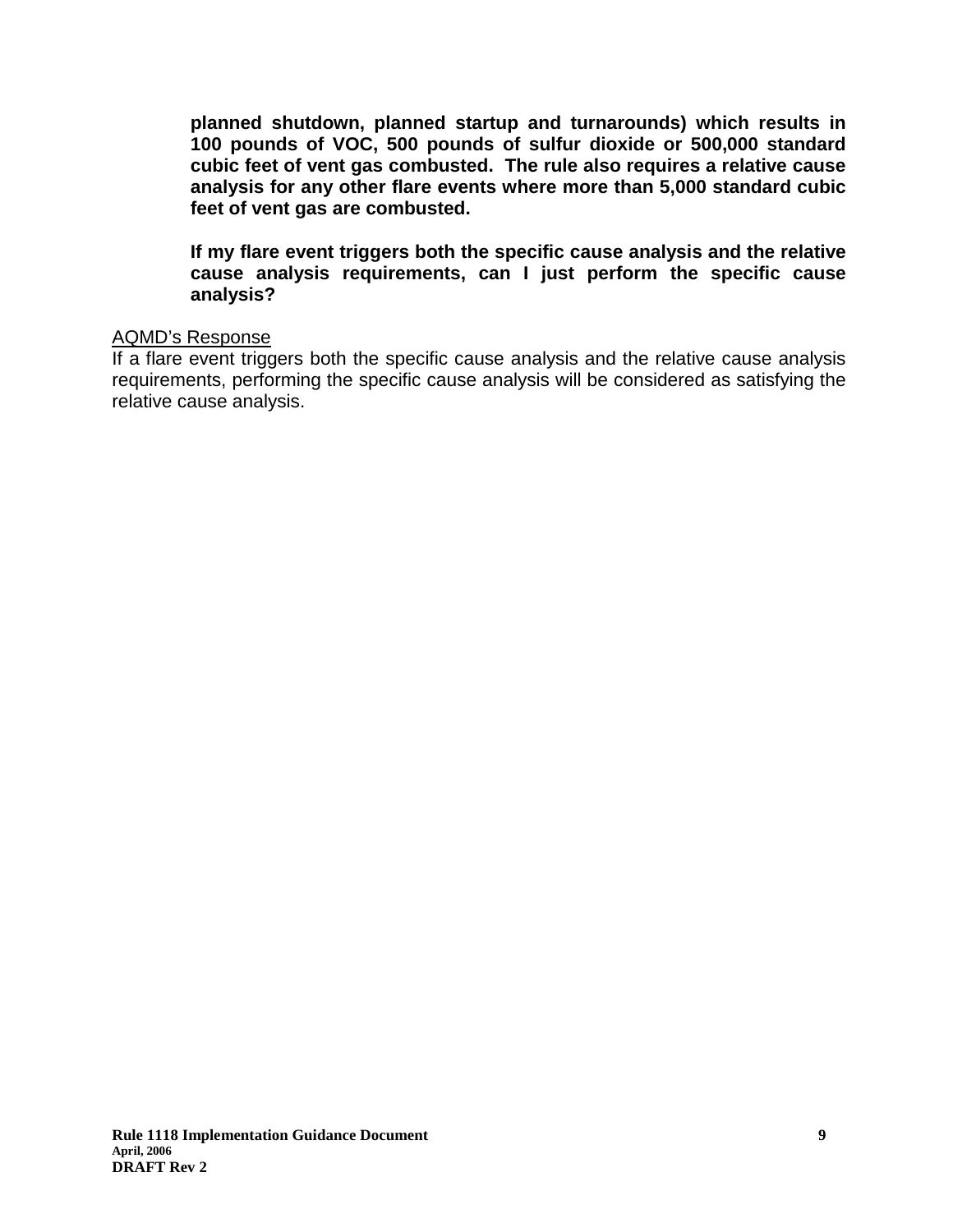## SECTION 5 – SAMPLING AND MONITORING

 $5.1$  **Am I subject to the sampling requirements of Rule 1118(g)(3) prior to receiving an approved revised Flare Monitoring and Recording Plan?** 

## **Problem Statement**

**For example, Table 1 standards which are effective until June 30, 2007 require a daily representative sample for flare events that are not sampling flare event. However, my current plan is valid until a revised plan is issued, and the current plan only requires sampling only if the flare event is a recordable event. Am I subject to the daily sampling requirements?** 

## AQMD's Response

In addition to the requirement of the current plan, you are required to comply with the daily sampling requirements of Rule 1118(g)(3) starting January 1, 2006.

 $5.2$  **Until a Revised Flare Monitoring and Recording Plan is approved and the facility is operated under the approved amended plan, is it a violation of the sampling requirement if a representative sample is not collected and analyzed for a sampling flare event (or recordable flare event) lasting less that 30 minutes.** 

### AQMD's Response

A Sample needs to be taken for either a Sampling Flare Event (current version of the rule) or a Recordable Flare Event (previous version of the rule) within 30 minutes of the start of each flare event.

The current version of the rule defines Sampling Flare Event as any flare event for a specific flare exceeding either a flow rate of 330 standard cubic feet per minute continuously for a period greater than 15 minutes, or any other flare event, as requested by the petroleum refinery and approved in writing by the Executive Officer. The previous version of the rule defines Recordable Flare Event as any flare event for a specific flare during which the flow rate of vent gases to that flare exceeds 330 standard cubic feet per minute continuously for a period greater than 15 minutes, or any other flare event, as approved in writing by the Executive Officer.

However, as allowed under the previous version of Rule 1118 (adopted 2/13/98), the amended Flare Monitoring and Recording Plan allows the use of a substituted data procedure in lieu of a representative sample for a flare event lasting less than 30 minutes. Therefore, until the Revised Flare Monitoring and Recording Plan is approved pursuant to Rule 1118 amended November 4, 2005, the use of substituted data procedure in accordance with Attachment B of the amended Rule 1118 in lieu of a representative sample for a sampling (or recordable) flare event will not be considered to be a violation of the rule or the amended plan.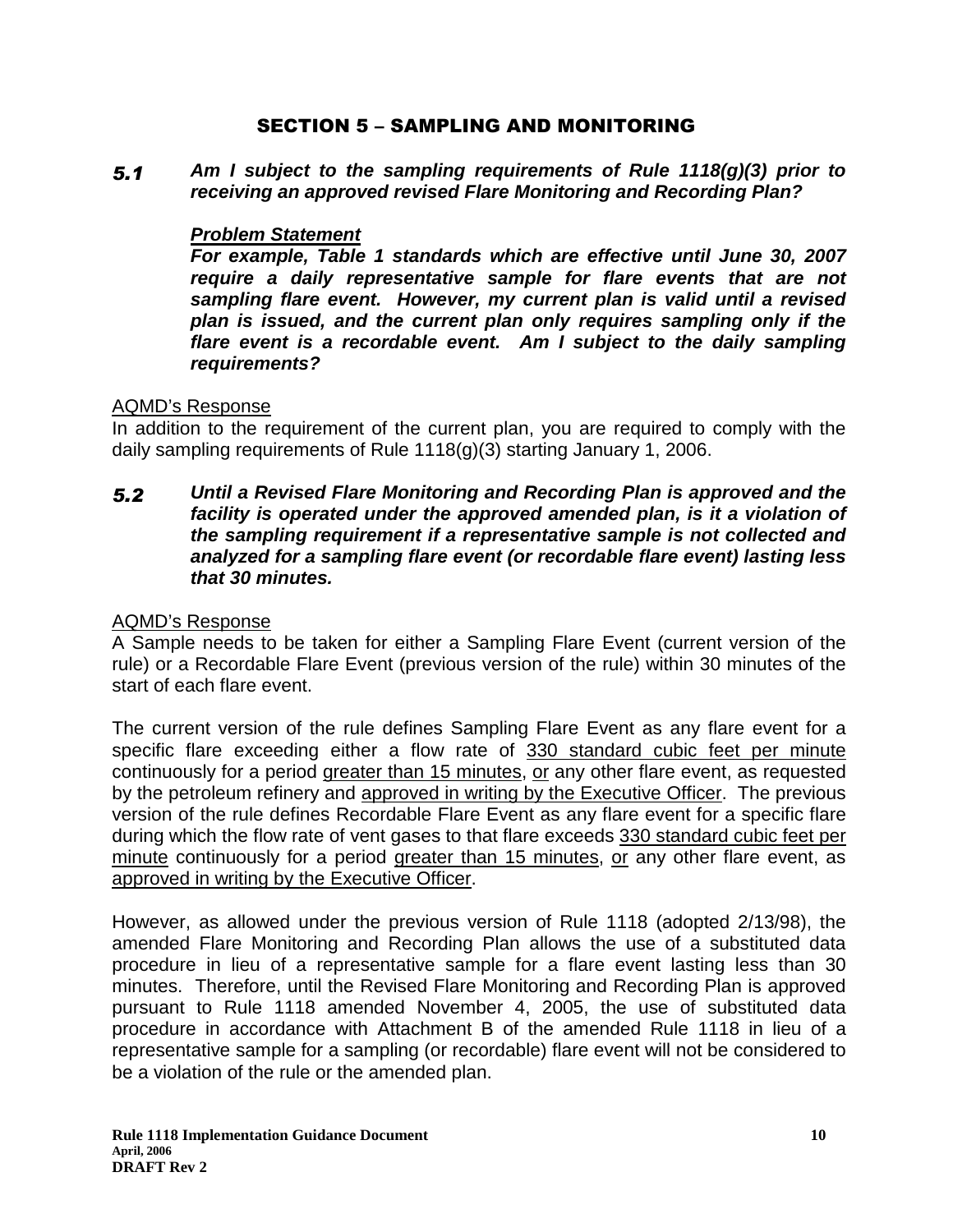In summary, both the Amended Flare Monitoring and Recording Plan and the Revised Flare Monitoring and Recording Plan, requires that a representative sample be collected within 30 minutes of the start of a sampling (or recordable) flare event, and a substituted data procedure as specified in Appendix B of the amended Rule 1118 be used if a representative sample is not collected and analyzed. Because the amended plan allows the use of estimation in lieu of a representative sample for a flare event that lasts less than 30 minutes, failure to take a representative sample under this situation is not a violation under the amended plan. However, the Revised Flare Monitoring and Recording Plan will be approved based on Rule 1118 as amended on November 4, 2005, which does not allow the use of a substitute data procedure in lieu of a representative sample. Therefore, failure to collect a representative sample within 30 minutes of the start of a sampling flare event would be a violation of Rule 1118 and the revised plan.

#### $5.3$ **Is a sample not required if a flare event lasts 15 minutes or less?**

## **Problem Statement**

**The rule requires that (Table 1, footnote 4) a sample shall be taken within 30 minutes of the start of each flare event. It also states that for flare events lasting 15 minutes or less, no representative sample is required** 

## AQMD's Response

Beginning January 1, 2006 until June 30, 2007, the following sampling requirements are in affect:

- 1. Sampling is not required if there is no flare event on that day.
- 2. If all flare events that occur on that day are flare events that are not sampling flare events, only one representative sample is required for that day. Flare events that are not a sampling flare event include:
	- a. Flare events that are longer than 15 minutes, but less than 330 SCFM, and
	- b. Flare events that are less than 15 minutes, but with a flow rate of greater than 330 SCFM.

If all flare events for that day last less than 15 minutes (by definition, these events are not sampling flare events), no sample is required for that day, but emissions will be calculated and reported according Attachment B, Section 1, Note (2). If a flare event exceeds 15 minutes and it is a sampling flare event (with the flow rate greater than 330 SCFM), the operator should start collecting a sample (For a sampling flare event lasting more than 15 minutes but less than 30 minutes, please refer to section 5.2 above.)

3. If both sampling flare events and flare events that are not sampling flare events occur on the same day, a representative sample collected for a sampling flare event may be used to satisfy a daily representative sample requirement for a flare event.

#### 5.4 **What is considered a representative sample to meet the daily sampling**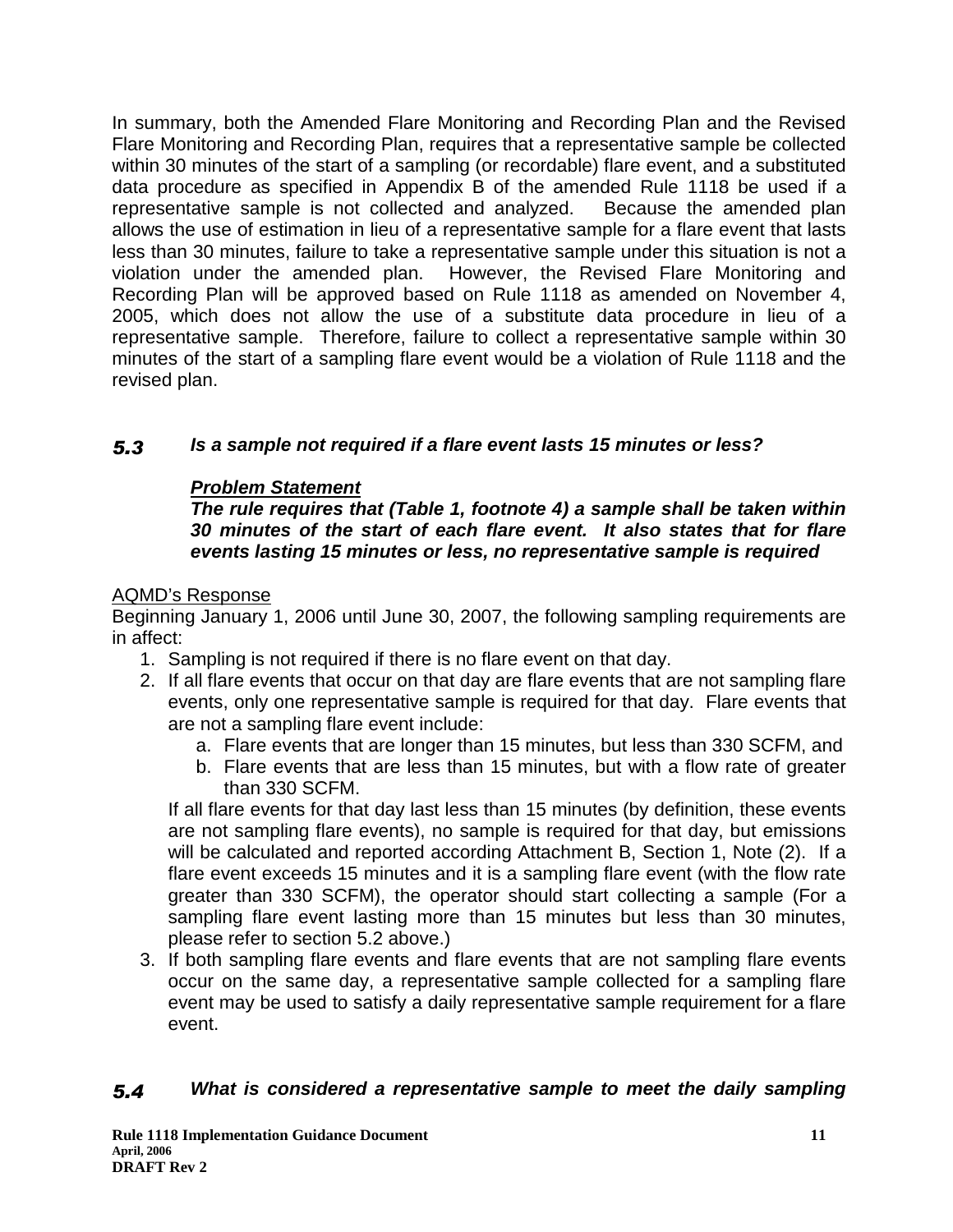## **requirements for non-sampling event?**

## **For example, can a sample be collected during periods of non vent flow conditions to satisfy the daily sampling requirement?**

## AQMD's Response

One daily sample is required when there is at least one flare event lasting more than 15 minutes. Unless approved in the revised flare monitoring plan, a sample collected when no flow is going to the flare ("no flow condition") shall not be used to meet the daily sampling requirement, and shall not be used to calculate emissions. AQMD may, in the revised flare monitoring plan, allow representative daily sampling under "no flow condition" provided that the sample collected can be demonstrated to be equivalent to the vent gas sample that could have been released to the flare. For example, a sample collected downstream of a water seal during "no flow condition" cannot be considered as representative sample because the sample collected will be tainted by a purge gas. However, a sample collected upstream of water seal under "no flow condition" on a flare system serving a single process or multiple processes with similar vent gas stream can be considered as representative sample.

A representative sample is a sample of vent gas collected and vent gas is any gas generated at a facility subject to this rule that is routed to a flare (excluding assisting air or steam, which are injected in the flare combustion zone or flare stack via separate lines). When there is no flow, a representative sample cannot be collected unless allowed in the revised flare monitoring plan.

**5.5 The rule requires that s sample be taken within 30 minutes of the start of each flare event. If my flare event starts out as non-sampling flare event for more than 30 minutes (e.g., 200 SCFM for 40 minutes) and then suddenly reaches a flow rate greater than 330 SCFM for more than 15 minutes, how can I comply with the 30-minute time requirement? When I realize I went over 330 SCFM, the start of the flare event has past the 30 minute mark.** 

## AQMD's Response

For the case described above, AQMD interprets the "start of each flare event" as start of sampling flare event. Since a sampling flare event lasting more than 15 minutes must be sampled, the 30-minute time period starts the moment the flow reaches 330 SCFM (i.e., not 15 minutes after the flow reaches 330 SCFM).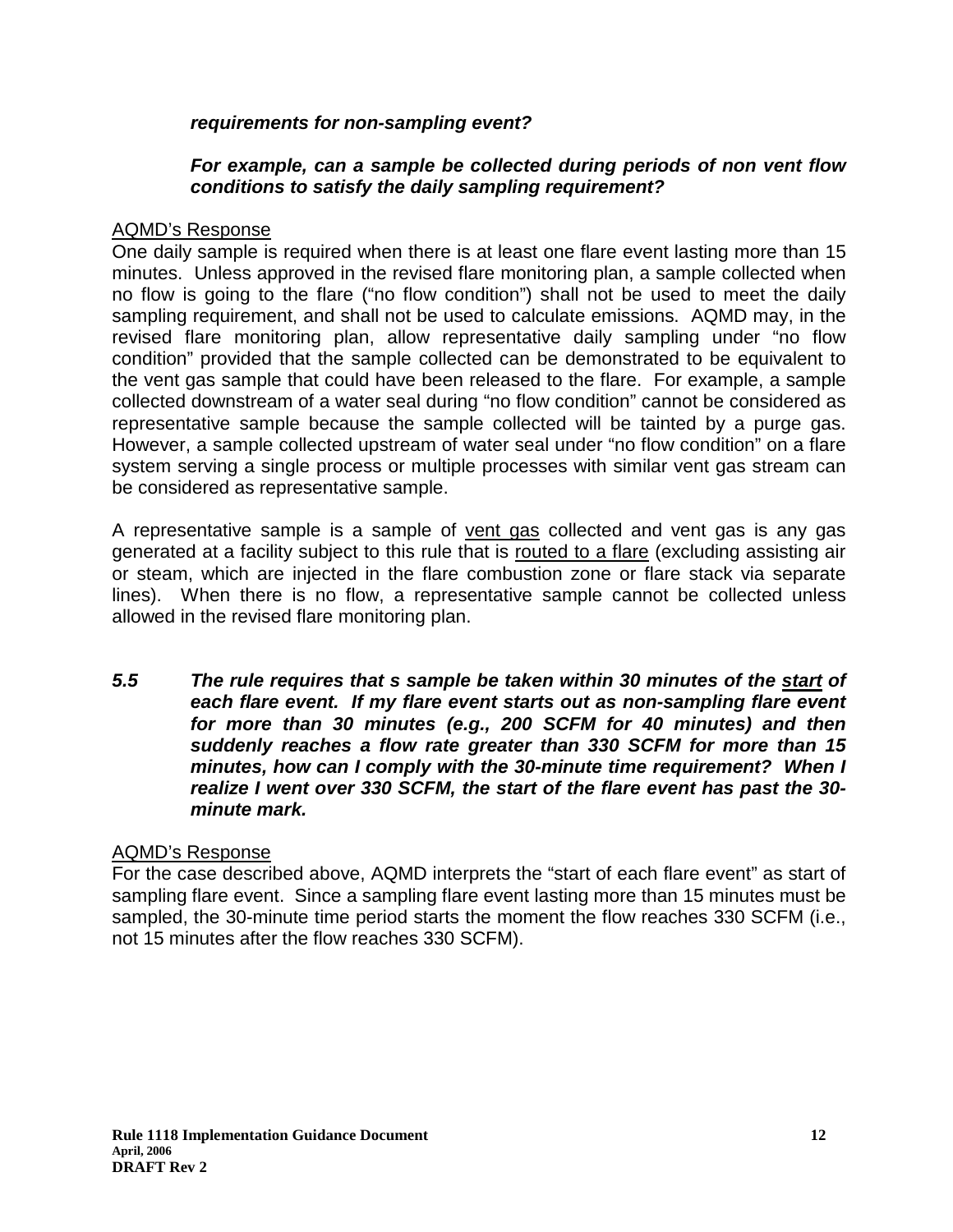## SECTION 6 – PRESSURE RELIEF DEVICES (PRDs)

 $6.1$  **Rule 1118(c)(1)(C) requires an annual acoustical or temperature leak survey of all PRDs connected directly to a flare. Can a leak survey be performed using methods other than the acoustical or temperature method?** 

> **For example, SRU with a natural gas purge gas, sampling the purge gas for the sulfur content will give a positive indication of leak. If the sulfur content does not increase from what is expected from natural gas, it is a positive indication that no leak exists. If this is the case, must we also do an acoustical or temperature leak survey?**

### AQMD's Response

Currently, the rule requires either an annual acoustical or temperature leak survey and does not allow any other equivalent option.

#### $6.2$  **How can we conduct an annual acoustical or temperature leak survey if there is no planed turnaround for a process unit?**

## **The rule requires that the annual acoustical or temperature leak survey shall be conducted no earlier than 90 days prior to the scheduled process unit turnaround.**

## AQMD's Response

Page III-4 of the Staff Report states "The inspection has to be conducted within 90 days prior to a scheduled turnaround, if one is scheduled for that calendar year." Therefore, if a turnaround is not scheduled for that year the survey can be conducted at any time during the year.

#### $6.3$  **Due to scheduling conflicts and time delay in ordering parts, can we perform our annual acoustical or temperature leak survey more than 90 days prior to the scheduled process unit turnaround?**

### AQMD's Response

The rule is very specific in that the annual acoustical or temperature leak survey shall be conducted no earlier than 90 days prior to the scheduled process unit turnaround.

## **6.4 What procedure is required to perform the Acoustical leak survey? Can it be performed in–house or does it require outside contractors to perform the acoustical leak survey?**

### AQMD's Response

Acoustical leak survey must be performed using an instrument capable of detecting the leaks, and the person or persons conducting the acoustical leak survey must follow the manufacturer's instructions. The person conducting the leak survey can be a trained (in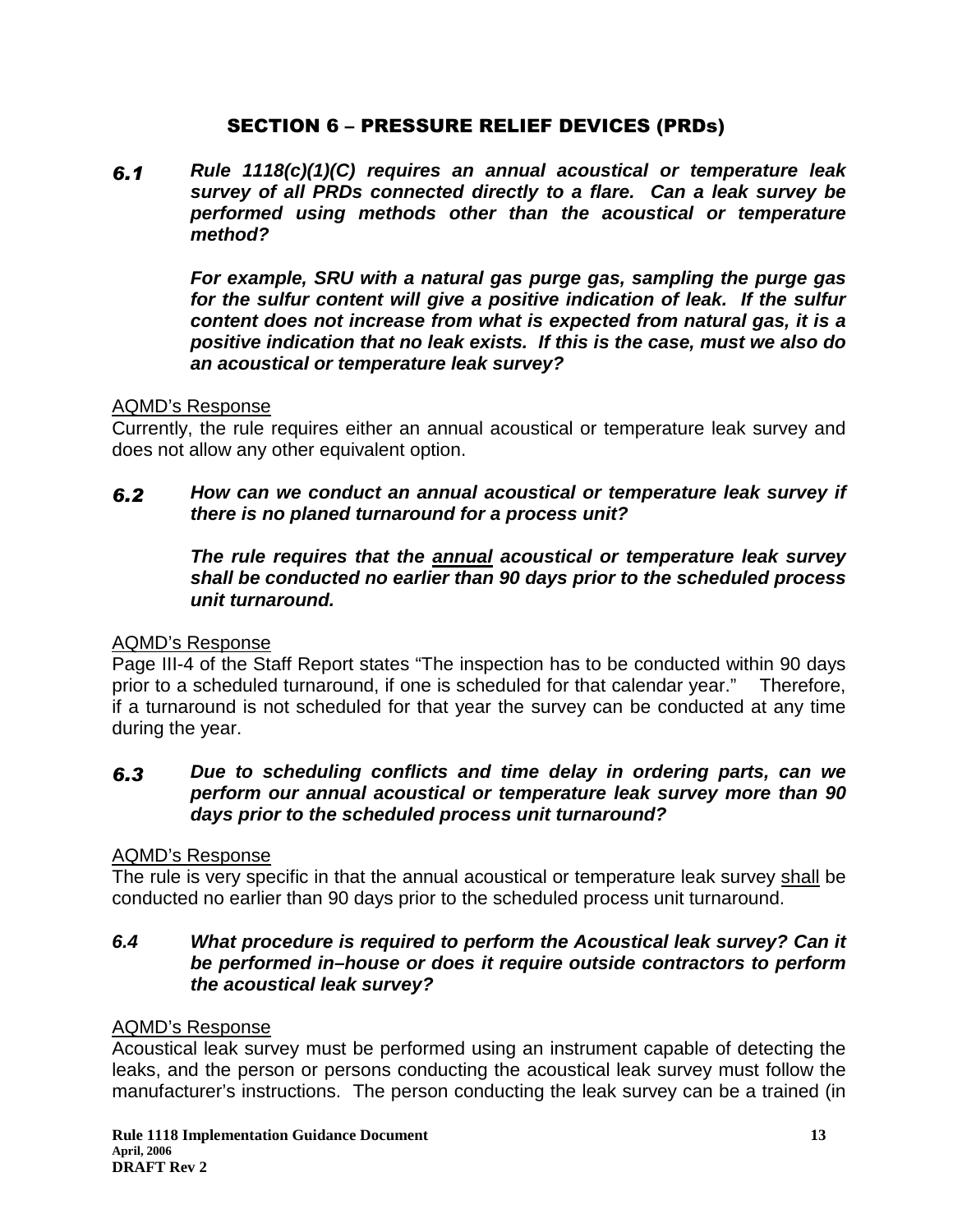the use of the acoustical leak survey instrument) in-house personnel or a qualified contractor.

## **6.5 Rule 1118(c)(1)(C) requires an annual acoustical or temperature leak survey of all PRDs connected directly to a flare. However, if a facility will be replacing all the PRDs during the turnaround period, is it necessary to perform the leak survey?**

## AQMD's Response

The intent of the survey is to detect leaking components so they can be repaired or replaced. Therefore, if a facility is replacing all the PRDs during the turnaround period, it is not necessary to perform the leak survey.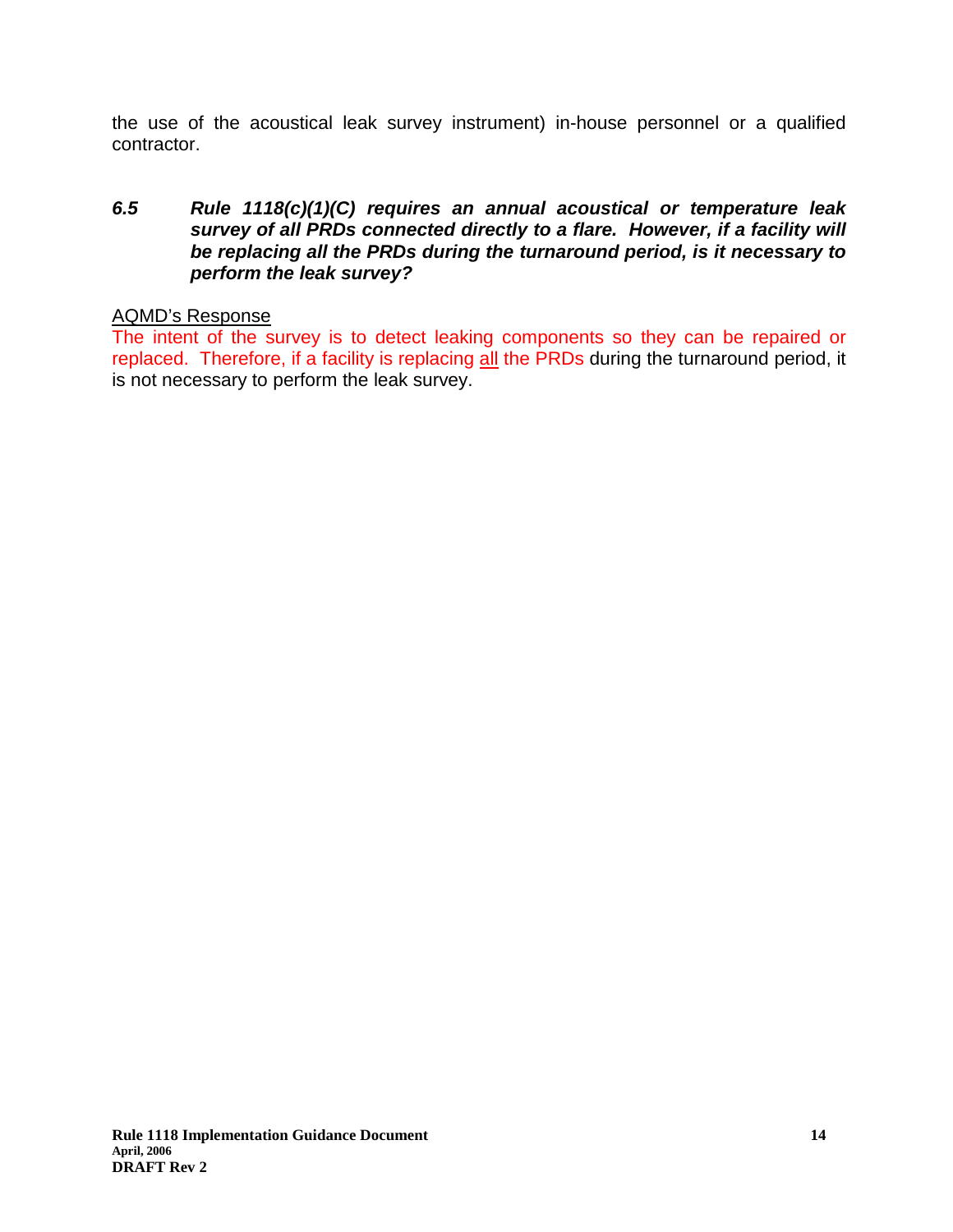## SECTION 7 – ESSENTIAL OPERATIONAL NEEDS

#### $7.1$  **Does the fuel gas supplying the cogeneration unit have to meet the Rule 431.1 requirement before it can qualify as an essential operational need?**

**My facility has an electric generation unit (cogen unit) that produces electricity to be used in a state grid system. Since my facility is a SOx RECLAIM source, we are not subject to Rule 431.1. However, the definition of Essential Operational Need seems to imply that the fuel gas supplying the cogen unit has to comply with Rule 431.1 for the cogen unit to quality as an essential operational need during fuel gas imbalance.** 

## AQMD's Response

The cogeneration unit at your facility is in the RECLAIM program, the provisions in Rule 431.1 does not apply to SOx RECLAIM facility (Rule 2001 (j)). Therefore, the requirement for meeting Rule 431.1 is not applicable to SOx emissions from equipment at facility subject to SOx RECLAIM.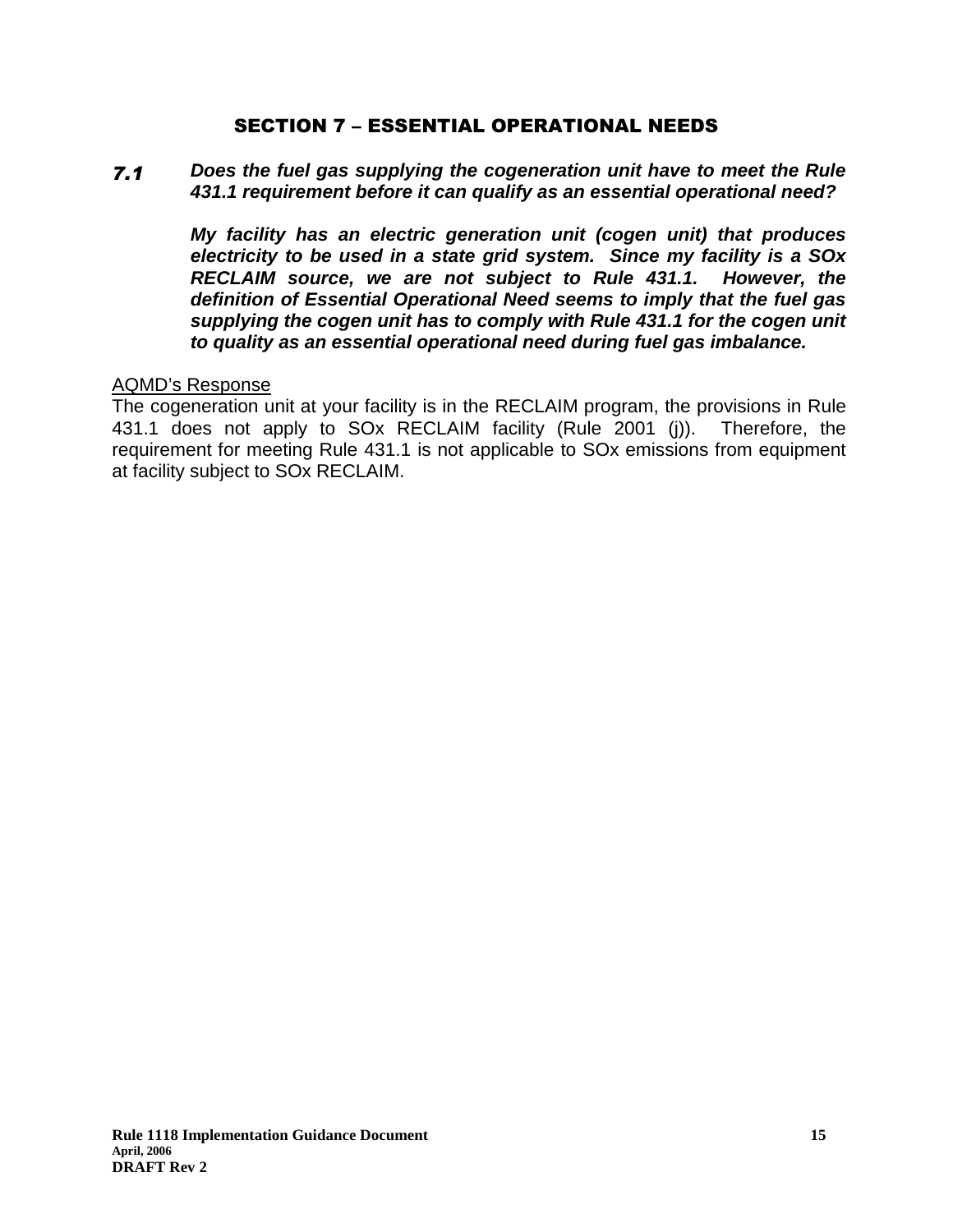## SECTION 8 – MONITORING AND DATA SUBSTITUTION

#### 8, **The manufacturer of the flow meter will not guarantee the required low range accuracy per Attachment A of the rule.**

### AQMD's Response

AQMD (Rules division) will follow up with the manufacturer's representative.

#### 8, **When is the accuracy test report due?**

## AQMD's Response

The accuracy report for the flow meter must be submitted to the District within 30 days of the completion of the accuracy test. The accuracy of the flow meter must be verified every 12 months. The initial accuracy test shall be conducted within a 12 month window starting from the operational date (See Section 3.1). A late test in any year will change the original 12 months window determined from the start of the operational date.

#### 8, **What is the process of approving the use of substitute data?**

## **Problem Statement**

**The Data Substitution Procedures allow for alternate methods using recorded and verifiable operational parameters and/or process data approved by the Executive Officer.** 

## AQMD's Response

The process for approving alternate data substitution will be through a plan application (Form 400-P) along with fees required under Rule 306. The plan submittal and approval process may occur before or after the subject flare event. The default method is in effect until the plan is approved.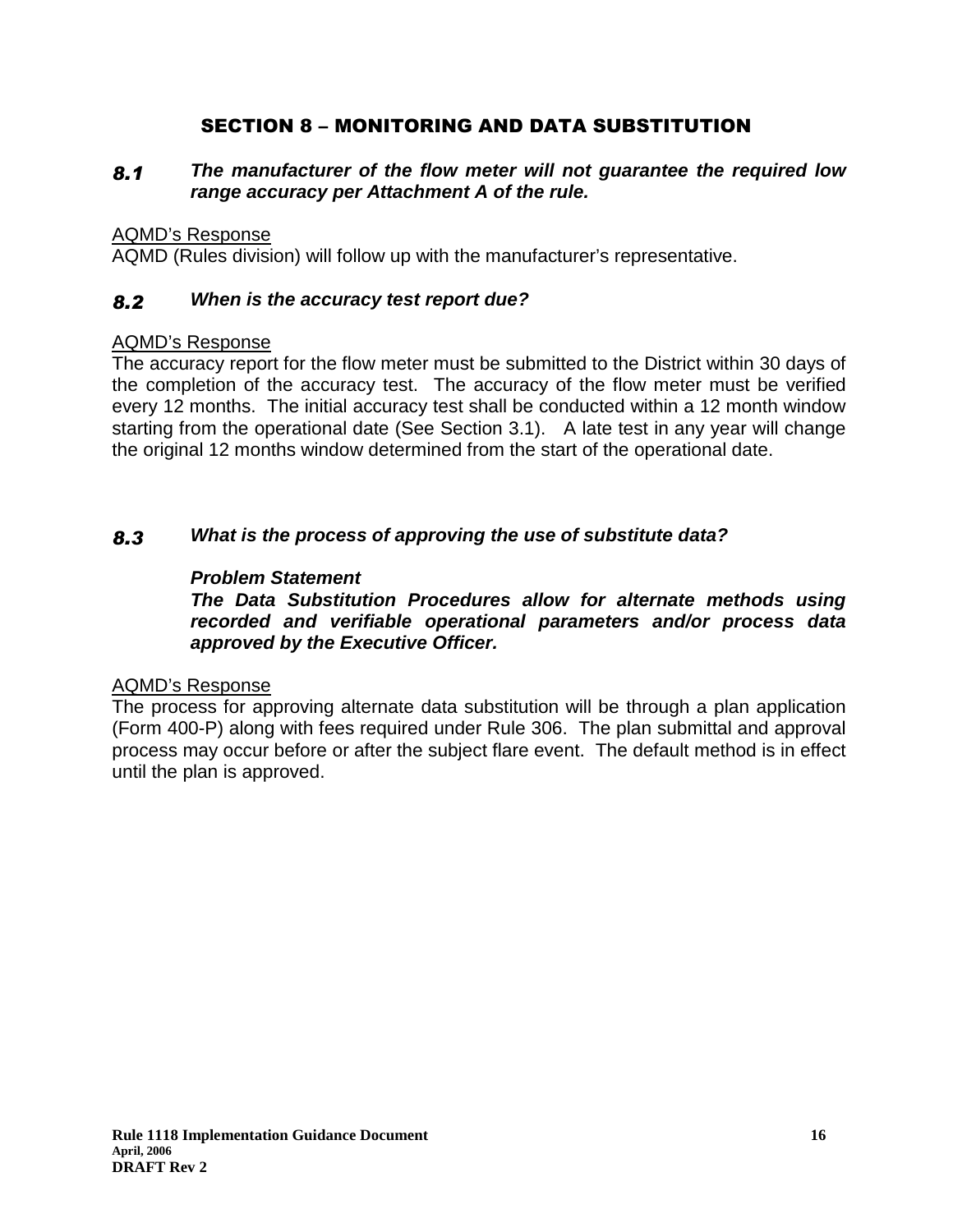## SECTION 9 – RECORD KEEPING, REPORTING AND NOTIFICATION

#### $9.1$  **When does the new reporting format take effect? Will it apply retroactively?**

### AQMD's response

The new reporting format will be effective for the reporting period beginning the first quarter of the calendar year 2006.

#### $9.2$ **What is the new reporting format?**

## AQMD's response

See Attachment

 $9.3$  **Will the facility be in violation of Title V permit if it complies with Rule 1118(h)(1)?** 

## **Problem Statement**

**Rule 1118(h)(1) requires that the video monitoring records only needs to be kept for 90 days. However, Title V recording keeping requires that all records must be kept for 5 years.** 

## AQMD's Response

The rule requirement is subject to the Title V recordkeeping requirements when the rule is approved as part of the State Implementation Plan (SIP) and when the facility is issued a Title V permit. Once both conditions are satisfied, all records required in the SIP approved rule must be kept for 5 years.

 $9.4$  **The rule requires a color video monitor capable of recording a digital image of the flare and flame. However, due to weather condition (e.g., due to fog), some images may not show or clearly show the flame. Are the video records with no flame image due to weather acceptable in terms of meeting the requirements of Rule 1118(g)(7)?** 

#### AQMD's Response Yes.

#### $9.5$  **If I plan to vent to a flare for more than 24 hours, do I need to make multiple reports to the AQMD (i.e., one for each flare event)? As stated in Section 4.5, for a flare event lasting more than 24 hours, each calendar day is considered as a separate flare event.**

## AQMD's Response

The rule requires that the notification must be made at least 24 hours prior to the start of a planned flare event. Therefore, the owner or operator can make one notification to the Executive Officer at least 24 hours prior to the start of a planned flare event and indicate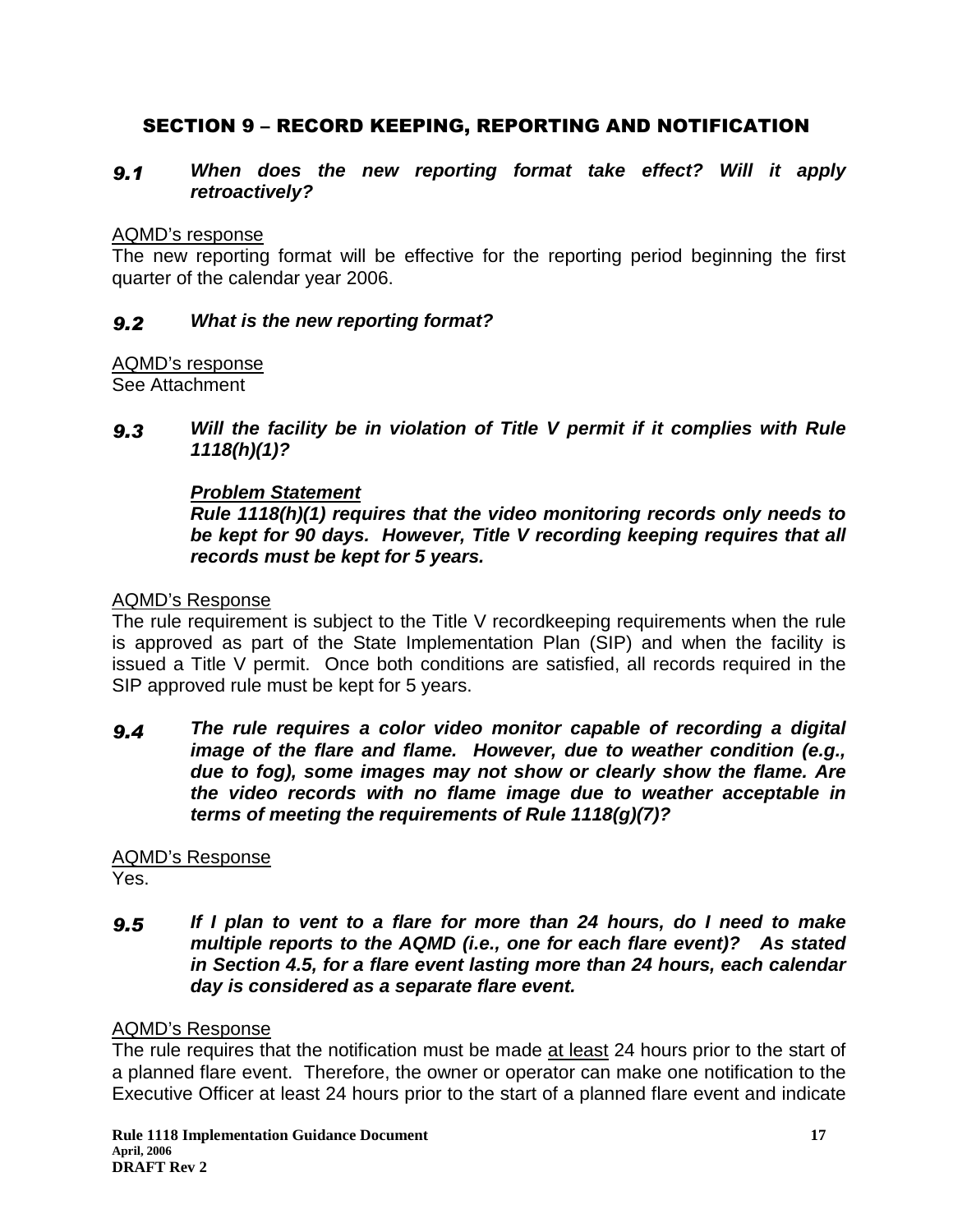that there will be multiple flare events and specify the number of expected flare events.

#### 9.6 **If I have an unplanned shutdown followed by a start-up less than 24 hours, am I in violation of not providing the 24 hour notification of planned flare event during the start up phase?**

If the start-up resulted from an unplanned shutdown, the start up will be considered an unplanned event and the flaring resulting from it will not be subject to the 24-hour notification requirement.

 $9.7$  **The rule requires that the Executive Officer must be notified within one hour of any unplanned flare event with emissions exceeding either 100 pounds of VOC or 500 pounds of SO2, or exceeding 500,000 SCF of flared vent gas. However, even though my flow is below 500,000 SCF limit, I will not be able to determine what the VOC or SO2 emissions were until I get the sampling results back. Under this condition, can I report to the Executive Officer within one hour of obtaining the sampling results?** 

## AQMD's Response

The rule is specific in that the notification must be made within one hour of any unplanned flare event. When an unplanned flare event occurs, you must make an estimate of the emissions to determine if a notification is required. Once the sampling results are obtained, you can make correction to the initial notification.

## **9.8 In reference to Section 9.7 above, when does the one hour notification start?**

## AQMD's Response

Page III-10 of the Rule 1118 Staff report provides an answer:

"The one hour time requirement starts at the time the refinery operator facility knows or should have known that the aforementioned mass levels may have been emitted or the vent gas as measured by the flow meter is determined to exceed 500,000 standard cubic feet of vent gas."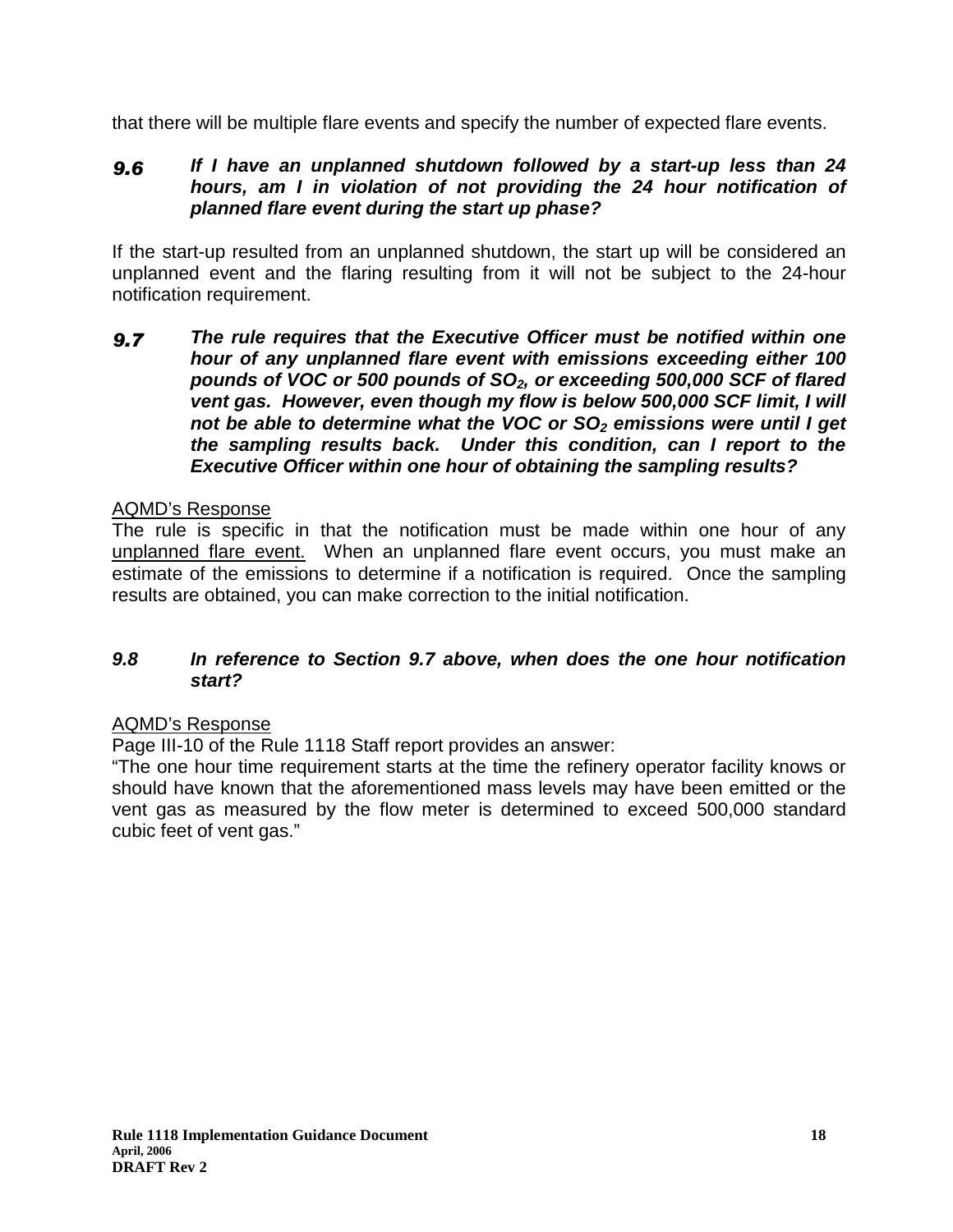## SECTION 10 – PLANS

RESERVED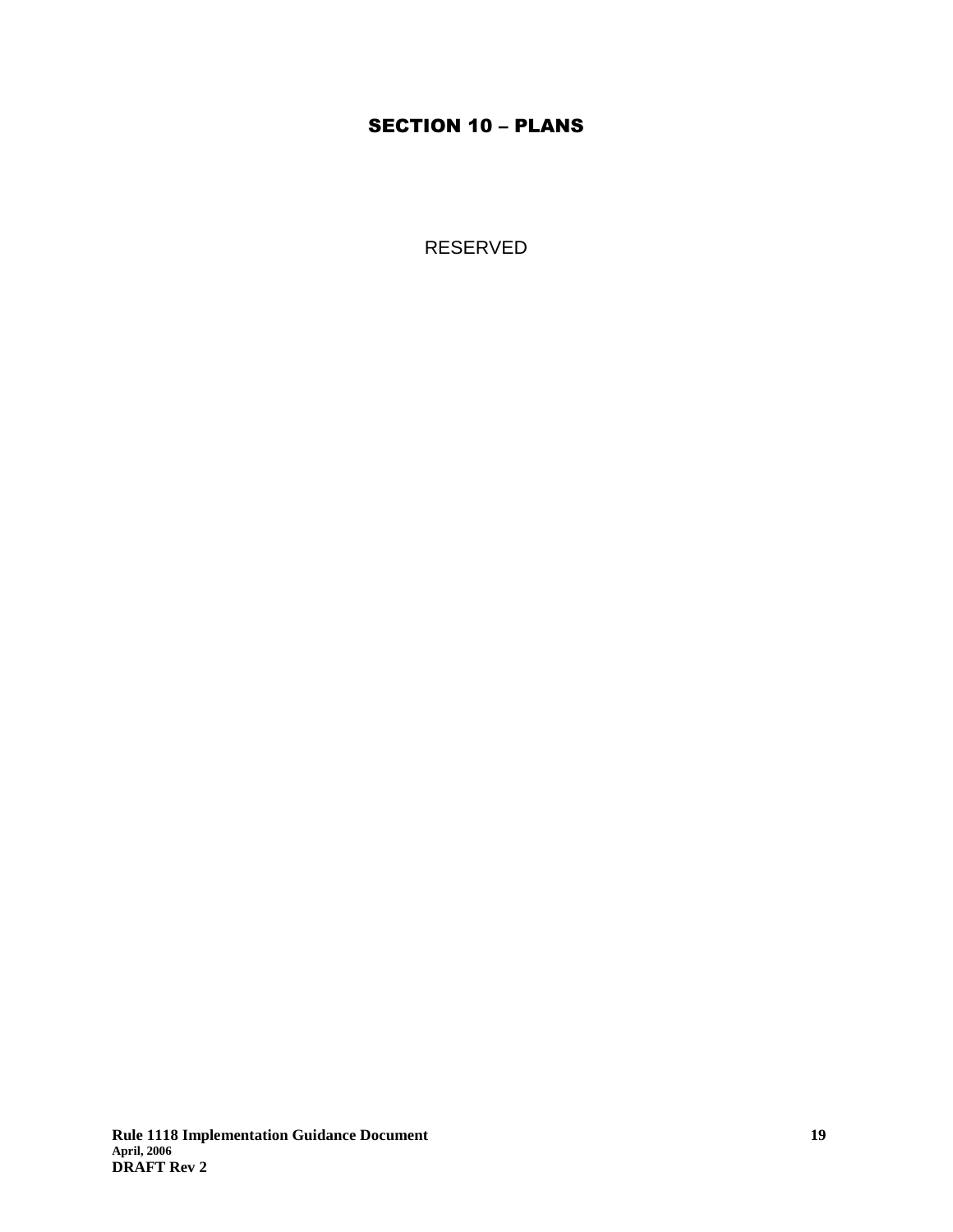## SECTION 11 - CHANGE OF OWNERSHIP

#### $11.1$  **If a facility goes through change-of-ownership, is the previous plan valid under the new owner?**

#### AQMD's Response

Plans are not transferable to the new owner. The new owner must submit a plan application.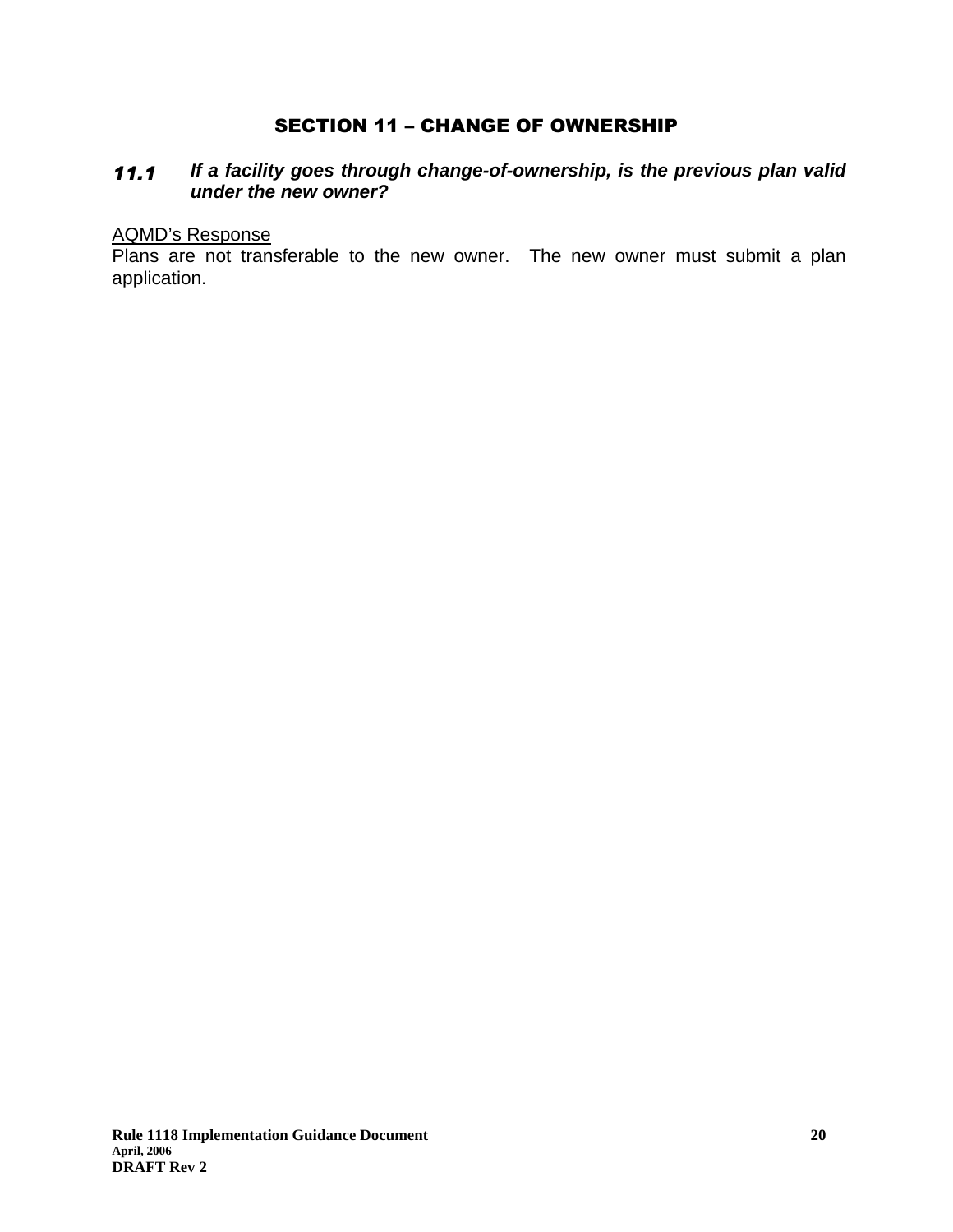## SECTION 12 – OTHER ISSUES

#### $12.1$  **The rule requires that we submit technical information to the Executive Officer including the available storage for excess vent gases. How do we comply with the requirement to incorporate a vent gas storage system if it is not technically feasible?**

## AQMD's Response

Submit a detailed explanation that clearly indicates why the storage of vent gas is not technologically feasible.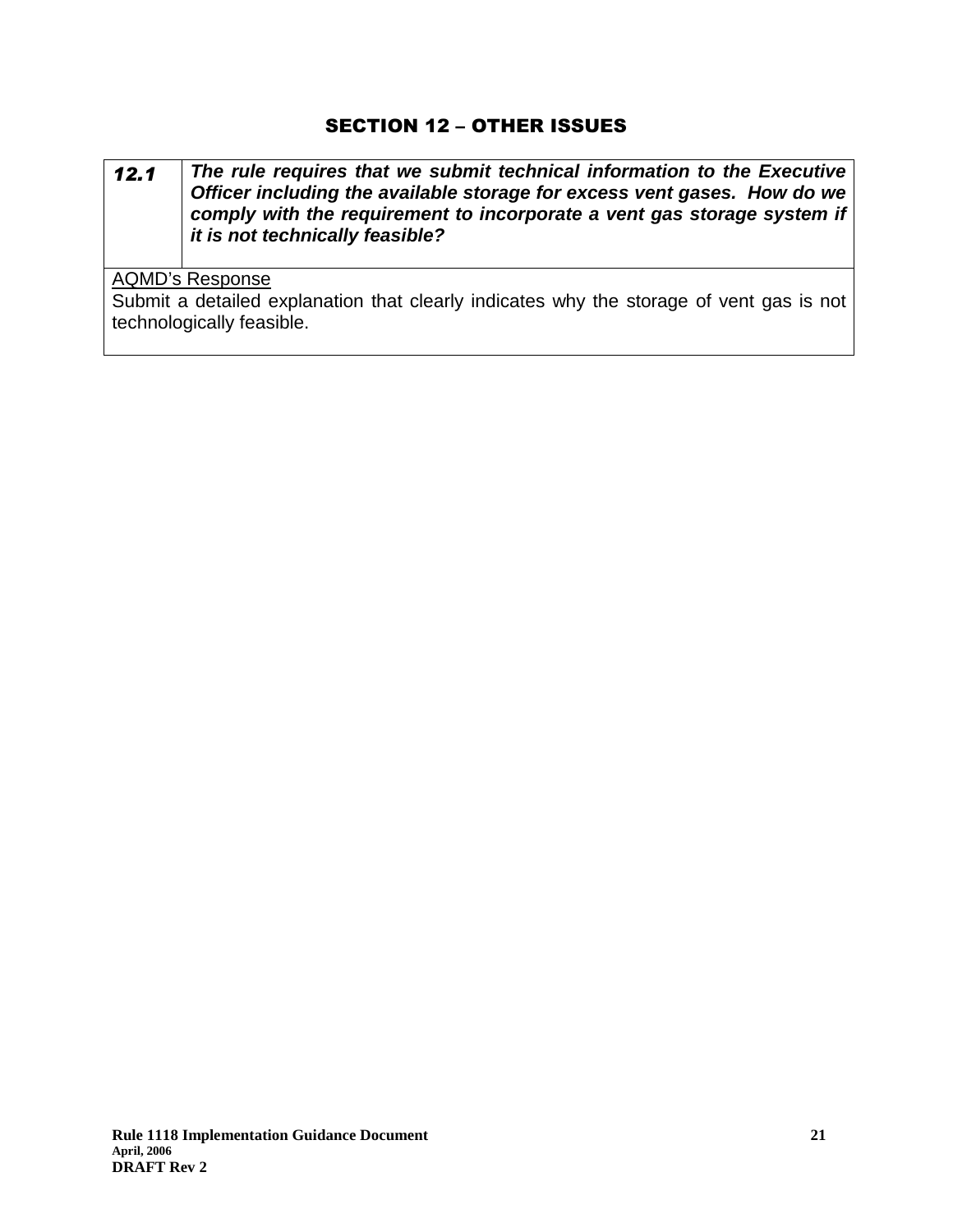## SECTION 13 – SPECIFIC EXAMPLES FOR UNPLANNED EVENT TELEPHONE NOTIFICATION, RELATIVE CAUSE ANALYSIS, SPECIFIC CAUSE ANALYSIS AND SAMPLING OBLIGATIONS

#### $13.1$  **An unplanned flaring event starts at 6 AM and ends at 6:14 AM. The total flow was 4.6 MSCF.**

AQMD's Response

Assumption: VOC < 100 lbs; SO2 < 500 Lbs

| <b>Unplanned Event</b><br><b>Telephone Notification</b><br>[R1118(i)(2)] | Not required since the flow is $<$ 500 MSCF, VOC $<$ 100 lbs;<br>and $SO2 < 500$ Lbs. |
|--------------------------------------------------------------------------|---------------------------------------------------------------------------------------|
| <b>Relative Cause Analysis</b><br>[R1118(c)(1)(E)]                       | Not required since flow $< 5,000$ SCF                                                 |
| Specific Cause Analysis<br>[R1118(c)(1)(D)]<br>[R1118(i)(3)]             | Not required since the flow is $<$ 500 MSCF, VOC $<$ 100 lbs;<br>and $SO2 < 500$ Lbs. |
| Sample<br>[R1118(g)(3)]                                                  | Not required since the duration of flare event lasted 15<br>minutes or less.          |

#### $13.2$  **An unplanned flaring event starts at 6 AM and ends at 6:17 AM. The total flow was 5.6 MSCF and the flow rate did not exceed 330 SCFM.**

## AQMD's Response

Assumption:  $VOC < 100$  lbs:  $SO2 < 500$  Lbs

| <b>Unplanned Event</b><br><b>Telephone Notification</b><br>[R1118(i)(2)] | Not required since the flow is $<$ 500 MSCF, VOC $<$ 100 lbs;<br>and SO2 < 500 Lbs.                                                       |
|--------------------------------------------------------------------------|-------------------------------------------------------------------------------------------------------------------------------------------|
| <b>Relative Cause Analysis</b><br>[R1118(c)(1)(E)]                       | Required since flow > 5,000 SCF.                                                                                                          |
| Specific Cause Analysis<br>[R1118(c)(1)(D)]<br>[R1118(i)(3)]             | Not required since the flow is $<$ 500 MSCF, VOC $<$ 100 lbs;<br>and SO2 < 500 Lbs.                                                       |
| Sample<br>[R1118(g)(3)]                                                  | Not required (unless otherwise required to comply with the<br>daily sampling requirement) since the flow rate did not<br>exceed 330 SCFM. |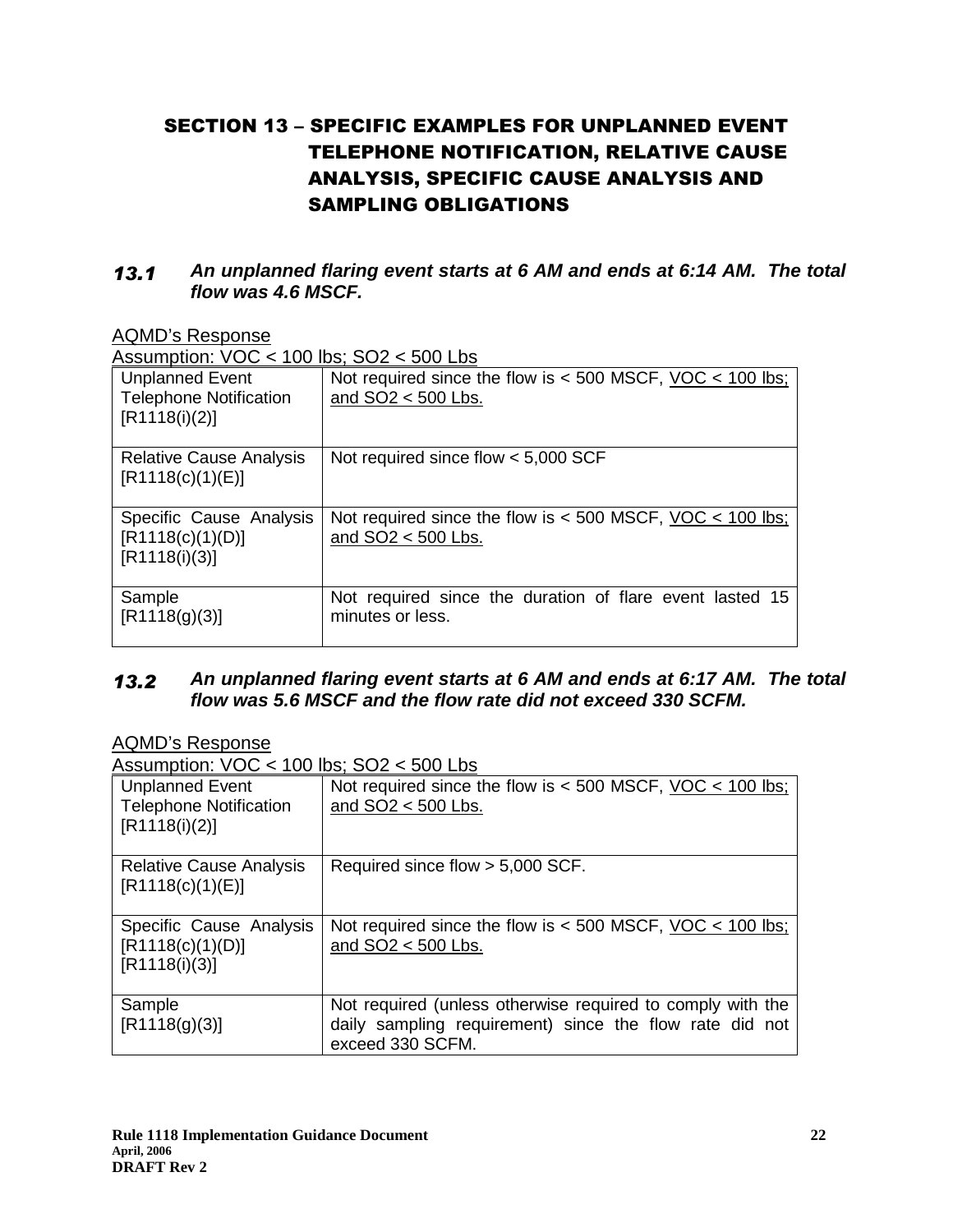#### $13.3$  **An unplanned flaring event starts at 6 AM and ends at 6:17 AM. The total flow was 5.6 MSCF and the flow rate exceeded 330 SCFM.**

## AQMD's Response

Assumption:  $VOC \lt 100$  lbs:  $SO2 \lt 500$  Lbs

| <b>Unplanned Event</b><br><b>Telephone Notification</b><br>[R1118(i)(2)] | Not required since the flow is $<$ 500 MSCF, VOC $<$ 100 lbs;<br>and SO2 < 500 Lbs.                  |
|--------------------------------------------------------------------------|------------------------------------------------------------------------------------------------------|
| <b>Relative Cause Analysis</b><br>[R1118(c)(1)(E)]                       | Required since flow > 5,000 SCF.                                                                     |
| Specific Cause Analysis<br>[R1118(c)(1)(D)]<br>[R1118(i)(3)]             | Not required since the flow is $<$ 500 MSCF, VOC $<$ 100 lbs;<br>and SO2 < 500 Lbs.                  |
| Sample<br>[R1118(g)(3)]                                                  | Required since the flow rate exceeded 330 SCFM and the<br>duration of flare event lasted 15 minutes. |

 $13.4$  **An unplanned flaring event starts at 6 AM and ends at 10:30 AM. The total flow was 89.1 MSCF and the flow rate did not exceed 330 SCFM. On the same day, another unplanned flaring flare event starts at 1 PM and ends at 1:03 PM. The total flow from the second event was 1.7 MSCF and the flow rate exceeded 330 SCFM.** 

## AQMD's Response

There are two separate events.

Assumption: For each flaring event, VOC < 100 lbs; SO2 < 500 Lbs

| <b>Unplanned Event</b>         | Not required for either flare events since the flow is $<$ 500                                                                                                        |
|--------------------------------|-----------------------------------------------------------------------------------------------------------------------------------------------------------------------|
| <b>Telephone Notification</b>  | MSCF, VOC $<$ 100 lbs; and SO2 $<$ 500 Lbs for each flare                                                                                                             |
| [R1118(i)(2)]                  | event.                                                                                                                                                                |
| <b>Relative Cause Analysis</b> | Required for the first flaring event since flow > 5,000 SCF.                                                                                                          |
| [R1118(c)(1)(E)]               | Not required for the second flare event.                                                                                                                              |
| Specific Cause Analysis        | Not required for either flaring event since the flow is $<$ 500                                                                                                       |
| [R1118(c)(1)(D)]               | MSCF, VOC $<$ 100 lbs; and SO2 $<$ 500 Lbs for each flare                                                                                                             |
| [R1118(i)(3)]                  | event.                                                                                                                                                                |
| Sample<br>[R1118(g)(3)]        | Not required for the first flaring event (unless otherwise<br>required to comply with the daily sampling requirement)<br>since the flow rate did not exceed 330 SCFM. |
|                                | Not required for the second flaring event since the duration<br>is 15 minutes or less.                                                                                |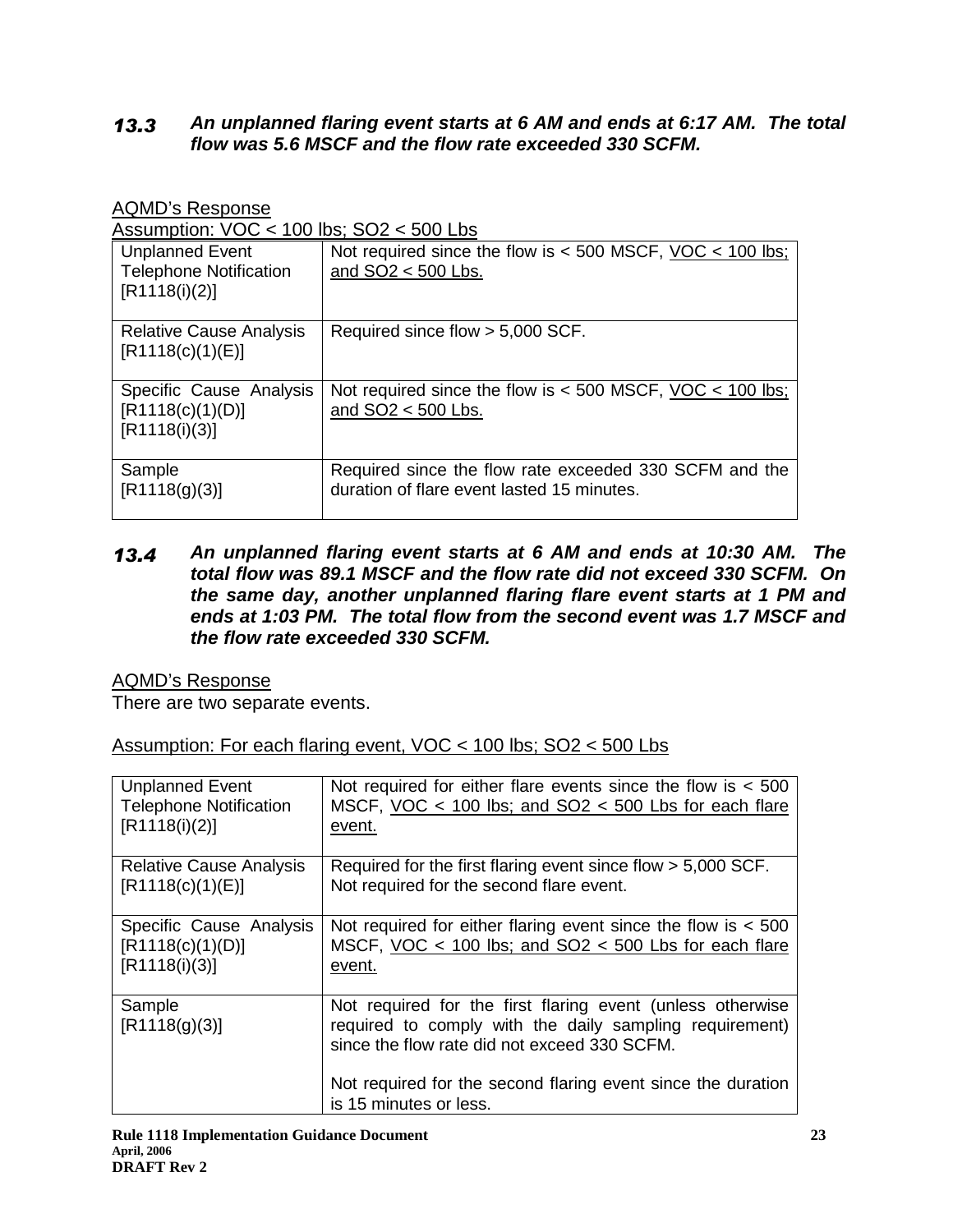$13.5$  **An unplanned flaring event starts at 6 AM and ends at 10:30 AM the next day (i.e., greater than 24 hours). The total flow for the entire period was 685 MSCF and total flow for the first 24 hours was 570 MSCF. The flow rate exceeded 330 SCFM during the entire period. The total flow at midnight was 430 MSCF.** 

## AQMD's Response

There are two separate events. The first event from 6 AM to midnight (430 MSCF). The second flaring event from midnight to 10:30 AM (685 – 430 = 255 MSCF).

| <b>Unplanned Event</b>                             | Not required for either flare events since the flow is $<$ 500 |
|----------------------------------------------------|----------------------------------------------------------------|
| <b>Telephone Notification</b>                      | MSCF, VOC $<$ 100 lbs; and SO2 $<$ 500 Lbs for each flare      |
| [R1118(i)(2)]                                      | event.                                                         |
| <b>Relative Cause Analysis</b><br>[R1118(c)(1)(E)] | Required for both flare events since flow > 5,000 SCF          |
| Specific Cause Analysis                            | Not required for either flare events since the flow is $<$ 500 |
| [R1118(c)(1)(D)]                                   | MSCF, VOC < 100 lbs; and SO2 < 500 Lbs for each flare          |
| [R1118(i)(3)]                                      | event.                                                         |
| Sample<br>[R1118(g)(3)]                            | Required for both events.                                      |

#### $13.6$  **An unplanned flaring event starts at 6 AM at a steady flow rate of 200 SCFM. The flow continues and at 6:20 AM the flow rate increases to 600 SCFM. At 6:30 AM the flow rate drops to 400 SCFM for another 45 minutes and stops.**

## AQMD's Response

There is only one event. Total flow for the event  $= 200$  SCFM  $\times$  20 minutes  $+ 600$  SCFM  $x$  10 minutes + 400 SCFM  $x$  45 minutes = 28 MSCF.

| <b>Unplanned Event</b><br><b>Telephone Notification</b><br>$[$ [R1118(i)(2)] | Not required since the flow is $<$ 500 MSCF, VOC $<$ 100 lbs;<br>and SO2 < 500 Lbs for each flare event.     |
|------------------------------------------------------------------------------|--------------------------------------------------------------------------------------------------------------|
| <b>Relative Cause Analysis</b><br>[R1118(c)(1)(E)]                           | Required since flow > 5,000 SCF                                                                              |
|                                                                              | Specific Cause Analysis   Not required since the flow is $<$ 500 MSCF, <u>VOC <math>&lt;</math> 100 lbs:</u> |

Assumption: VOC < 100 lbs; SO2 < 500 Lbs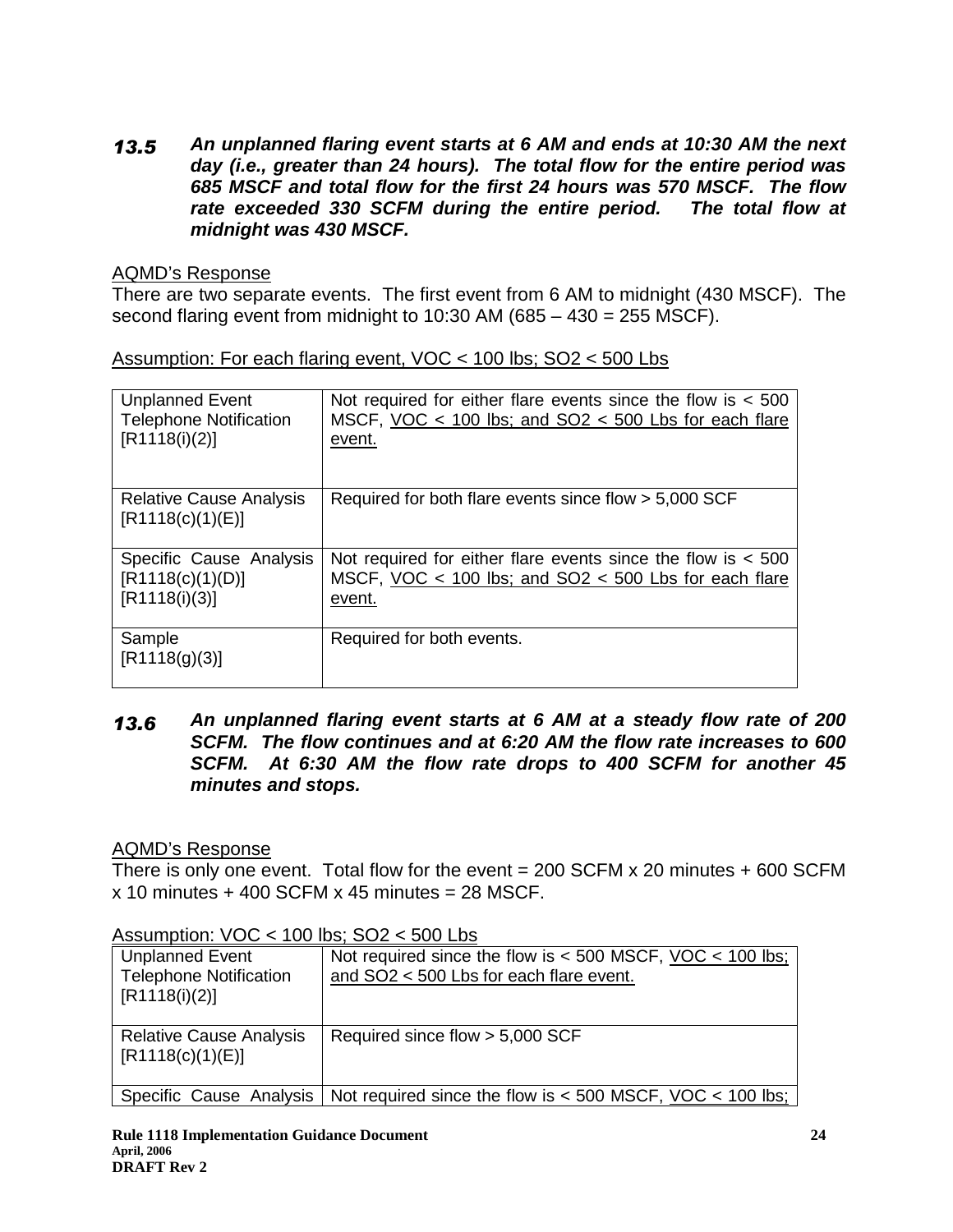| [R1118(c)(1)(D)]<br>$\sqrt{R1118(i)(3)}$ | and SO2 < 500 Lbs for each flare event.                     |
|------------------------------------------|-------------------------------------------------------------|
| Sample                                   | Required since it exceeded both the flow rate (>330 SCFM)   |
| [R1118(g)(3)]                            | and duration (>15 minutes). This is a sampling flare event. |

 $13.7$  **An unplanned flaring event starts at 6 AM at a steady flow rate of 200 SCFM. The flow continues and at 6:20 AM the flow rate increases to 30,000 SCFM. At 6:32 AM the flow rate drops to 300 SCFM for another 10 hours and stops.** 

AQMD's Response There is one flare event. Total flow for the event  $= 544$  MSCF.

| <b>Unplanned Event</b>                                       | Required since flow > 500 MSCF.                                                                                                                                    |
|--------------------------------------------------------------|--------------------------------------------------------------------------------------------------------------------------------------------------------------------|
| <b>Telephone Notification</b>                                |                                                                                                                                                                    |
| [R1118(i)(2)]                                                |                                                                                                                                                                    |
| <b>Relative Cause Analysis</b><br>[R1118(c)(1)(E)]           | Required since flow > 5,000 SCF. (See Section 4.7)                                                                                                                 |
| Specific Cause Analysis<br>[R1118(c)(1)(D)]<br>[R1118(i)(3)] | Required since flow > 500 MSCF.                                                                                                                                    |
| Sample<br>[R1118(g)(3)]                                      | Not required (unless otherwise required to comply with the<br>daily sampling requirement) since the flow rate did not<br>exceed 330 SCFM for more than 15 minutes. |

 $\Lambda$ ccumption:  $VOC > 1000$  lbs;  $SO2 > 500$  l bs

13.8 **An unplanned flaring event starts at 6 AM and ends at 5:00 AM the next day. The total flow at midnight was 430 MSCF and the total flow from midnight to 5 AM was 150 MSCF. The flow rate for the entire duration was greater than 330 SCFM.** 

AQMD's Response

There is one flare event with 580 MSCF Total flow.

Assumption: VOC < 100 lbs; SO2 < 500 Lbs

| Unplanned Event               | Required since the flow is > 500 MSCF. |
|-------------------------------|----------------------------------------|
| <b>Telephone Notification</b> |                                        |
| [R1118(i)(2)]                 |                                        |
|                               |                                        |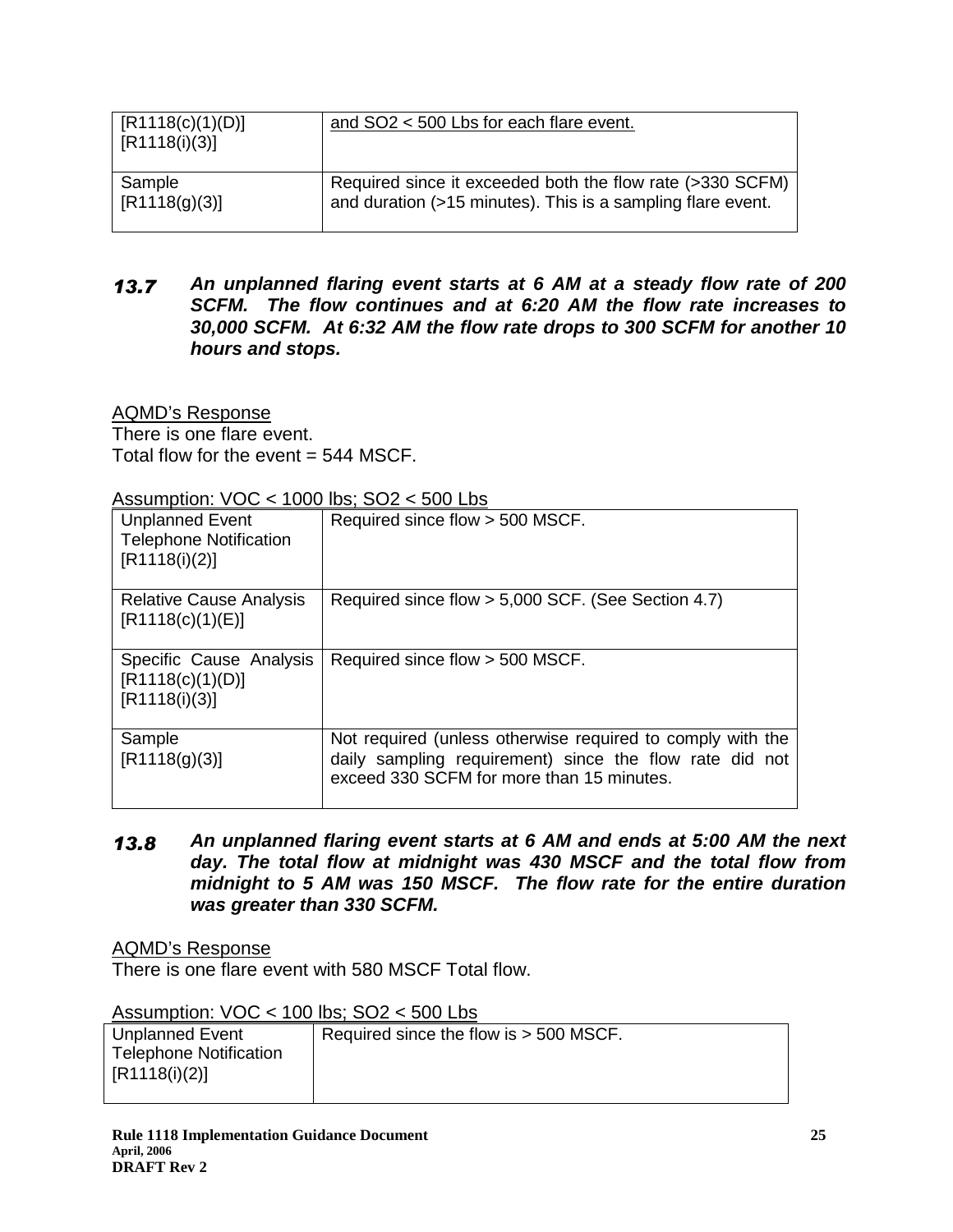| <b>Relative Cause Analysis</b><br>[R1118(c)(1)(E)]           | Required since the flare event exceeded 5000 SCF.                                        |
|--------------------------------------------------------------|------------------------------------------------------------------------------------------|
| Specific Cause Analysis<br>[R1118(c)(1)(D)]<br>[R1118(i)(3)] | Required since the flow is > 500 MSCF.                                                   |
| Sample<br>[R1118(g)(3)]                                      | Required since it exceeded both the flow rate (>330 SCFM)<br>and duration (>15 minutes). |

#### $13.9$  **My flare uses a refinery fuel gas as purge gas and has a constant flow of 8,000 SCFH (~133 SCFM In the absence of other flare events, what are my requirements?**

## AQMD's Response

This flare always has a flare event due to the purge gas flow. The purge alone will contribute to 192 MSCF in a 24-hour period. For a flare event lasting more than 24 hours, each day is a separate event (See Section 4.5).

| $\frac{1}{2}$ too dimption. $\sqrt{2}$ $\sqrt{2}$ $\sqrt{2}$ iversion, $\sqrt{2}$ $\sqrt{2}$ $\sqrt{2}$ $\sqrt{2}$ |                                                                                                                                                              |
|--------------------------------------------------------------------------------------------------------------------|--------------------------------------------------------------------------------------------------------------------------------------------------------------|
| <b>Unplanned Event</b><br><b>Telephone Notification</b><br>[R1118(i)(2)]                                           | Each calendar day: Not required since the flow is $<$ 500<br>MSCF, VOC $<$ 100 lbs; and SO2 $<$ 500 Lbs for each flare<br>event.                             |
| <b>Relative Cause Analysis</b><br>[R1118(c)(1)(E)]                                                                 | Each calendar day: Required since the flow > 5,000 SCF.                                                                                                      |
| Specific Cause Analysis<br>[R1118(c)(1)(D)]<br>[R1118(i)(3)]                                                       | Each calendar day: Not required since the flow is $<$ 500<br>MSCF, VOC $<$ 100 lbs; and SO2 $<$ 500 Lbs for each flare<br>event.                             |
| Sample<br>[R1118(g)(3)]                                                                                            | Each calendar day: Not required (unless otherwise required<br>to comply with the daily sampling requirement) since the<br>flow rate did not exceed 330 SCFM. |

 $\Delta$ ssumption:  $V\Omega C > 100$  lbs:  $S\Omega 2 > 500$  l bs

- 13.10 **This is the same flare as Section 13.9. An unplanned flaring event starts as follows:** 
	- **1. At 8 AM, unplanned flare event stars.**
	- **2. At Midnight, the total flow has reached 600 MSCF at a constant flow rate.**
	- **3. At 10 AM the next day, the unplanned flare event stopped and only the purge gas remains. The total flow during this period (midnight to 10 AM) was 400 MSCF at a constant flow rate. Starting at 10 AM, only the purge gas remains to be flared..**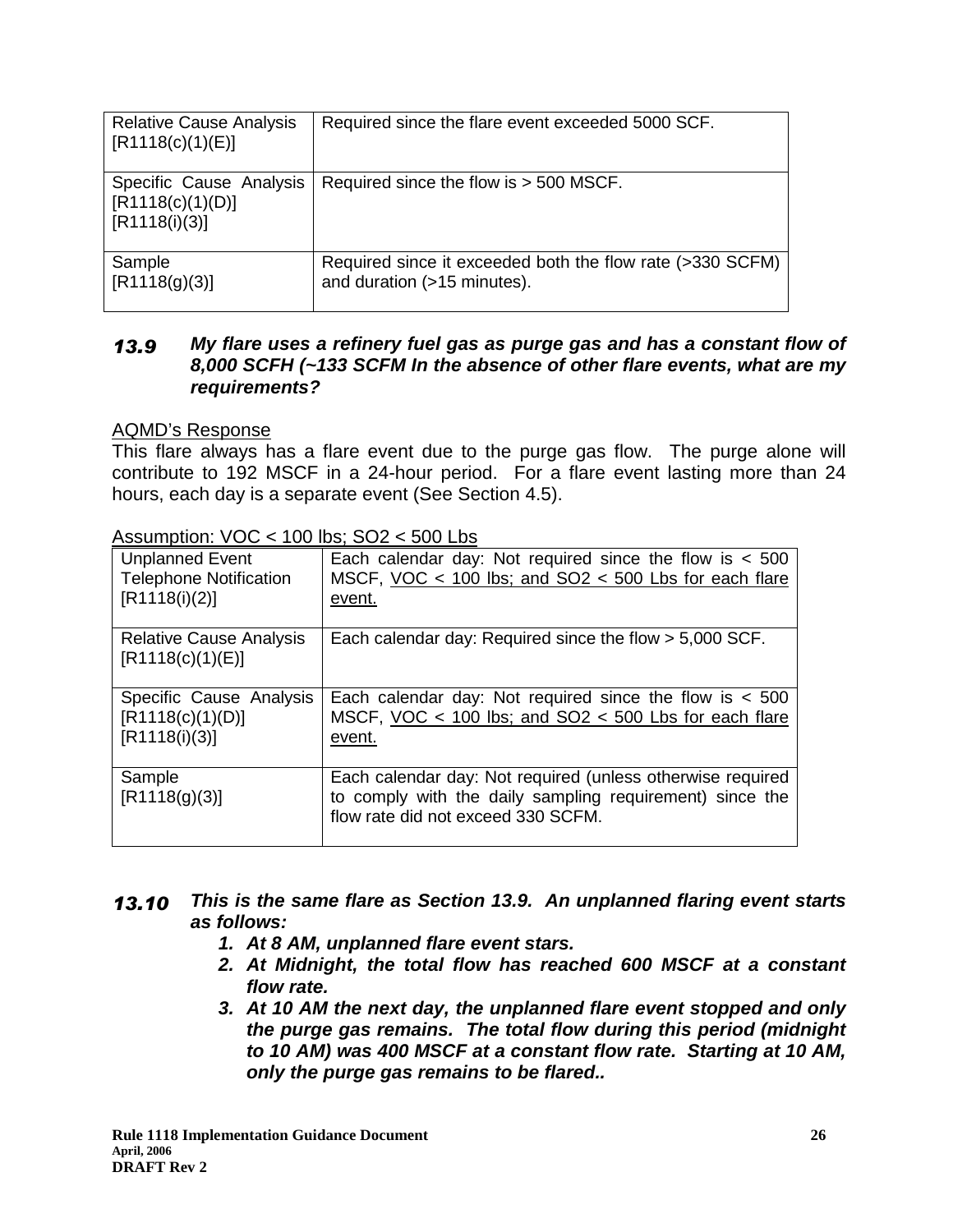## AQMD's Response

There are two flare events starting from midnight to midnight on the first day, and the second flare vent from midnight to midnight the next day.

- 1. First flare event: Flow rate =  $600$  MSCF/(16 hrs  $*$  60 minutes) =  $625$  SCFM
- 2. Second event: Flow rate = 400 MSCF/(10 hrs  $*$  60 minutes)= 667 SCFM. Total flow from midnight to midnight = 400 MSCF + 133 SCFM (purge gas)  $*$  14 hrs  $*$  60  $minutes = 512$  MSCF

## Assumption: VOC < 100 lbs; SO2 < 500 Lbs

| <b>Unplanned Event</b><br><b>Telephone Notification</b><br>[R1118(i)(2)] | Required for both flare events since flow > 500 MSCF.                                                              |
|--------------------------------------------------------------------------|--------------------------------------------------------------------------------------------------------------------|
| <b>Relative Cause Analysis</b><br>[R1118(c)(1)(E)]                       | Required for both flare events. (See Section 4.7 for the<br>second flare event requirement.) since flow > 5000 SCF |
| Specific Cause Analysis<br>[R1118(c)(1)(D)]<br>[R1118(i)(3)]             | Required for both first flare events since flow > 500 MSCF                                                         |
| Sample<br>[R1118(g)(3)]                                                  | Required for both flare events.                                                                                    |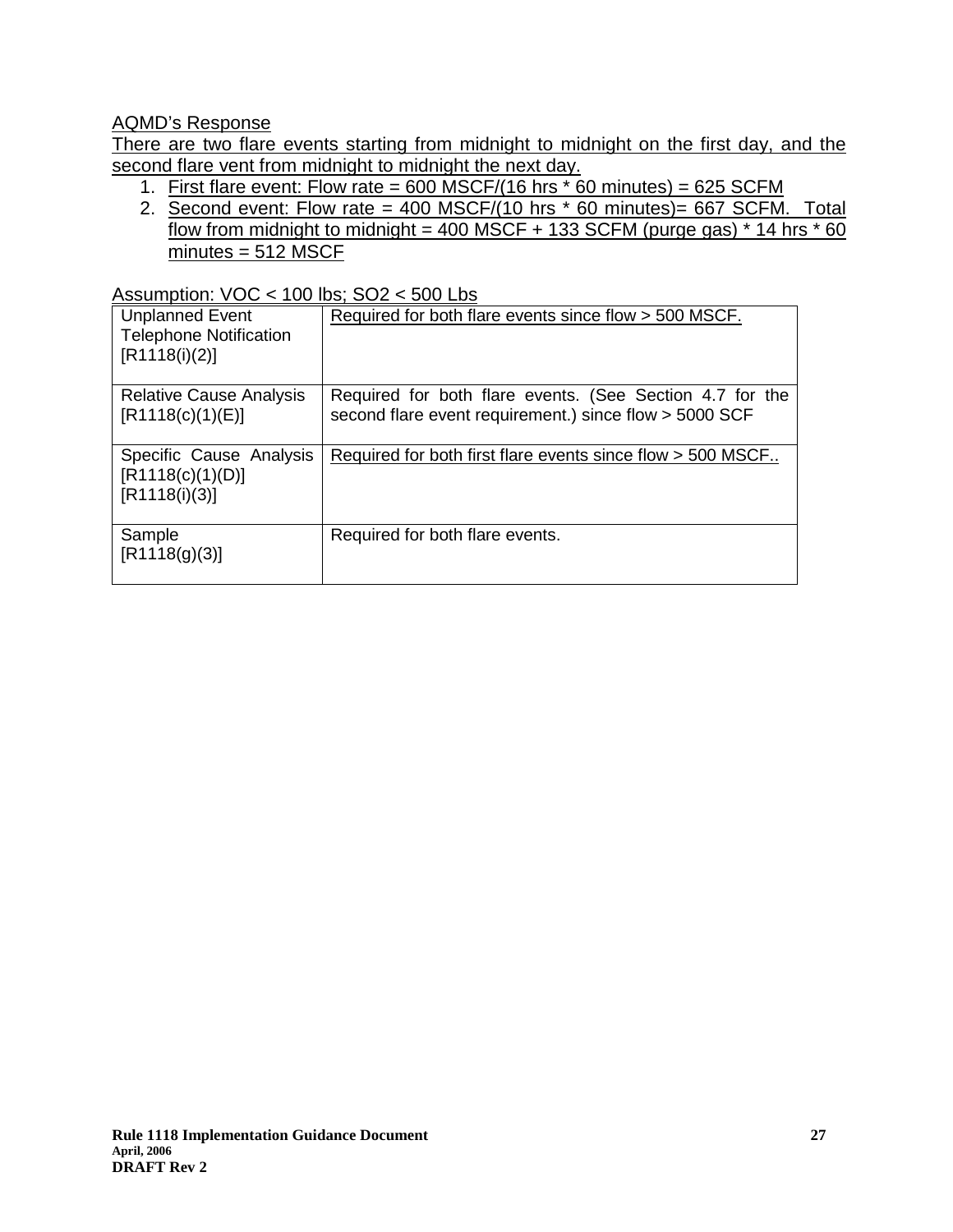## **ATTACHMENT A**

## **Rule 1118 Reporting Requirements**

#### **Quarterly Submittal by Facility**:

*Electronic* 

- Flare Event Data
- Daily Gas (Vent and Pilot/Purge) Usage
- Pilot Flame Failure Summary
- Unplanned Flare Monitoring System Downtime Report
- Planned (Maintenance) Flare Monitoring System Downtime Report

#### *Hard Copy*

• Summary of Relative and Specific Cause Analysis results

#### **Annual Submittal by Facility**:

*Hard Copy* 

- PRD Survey (see attached)
- Performance Target calculations (to be developed)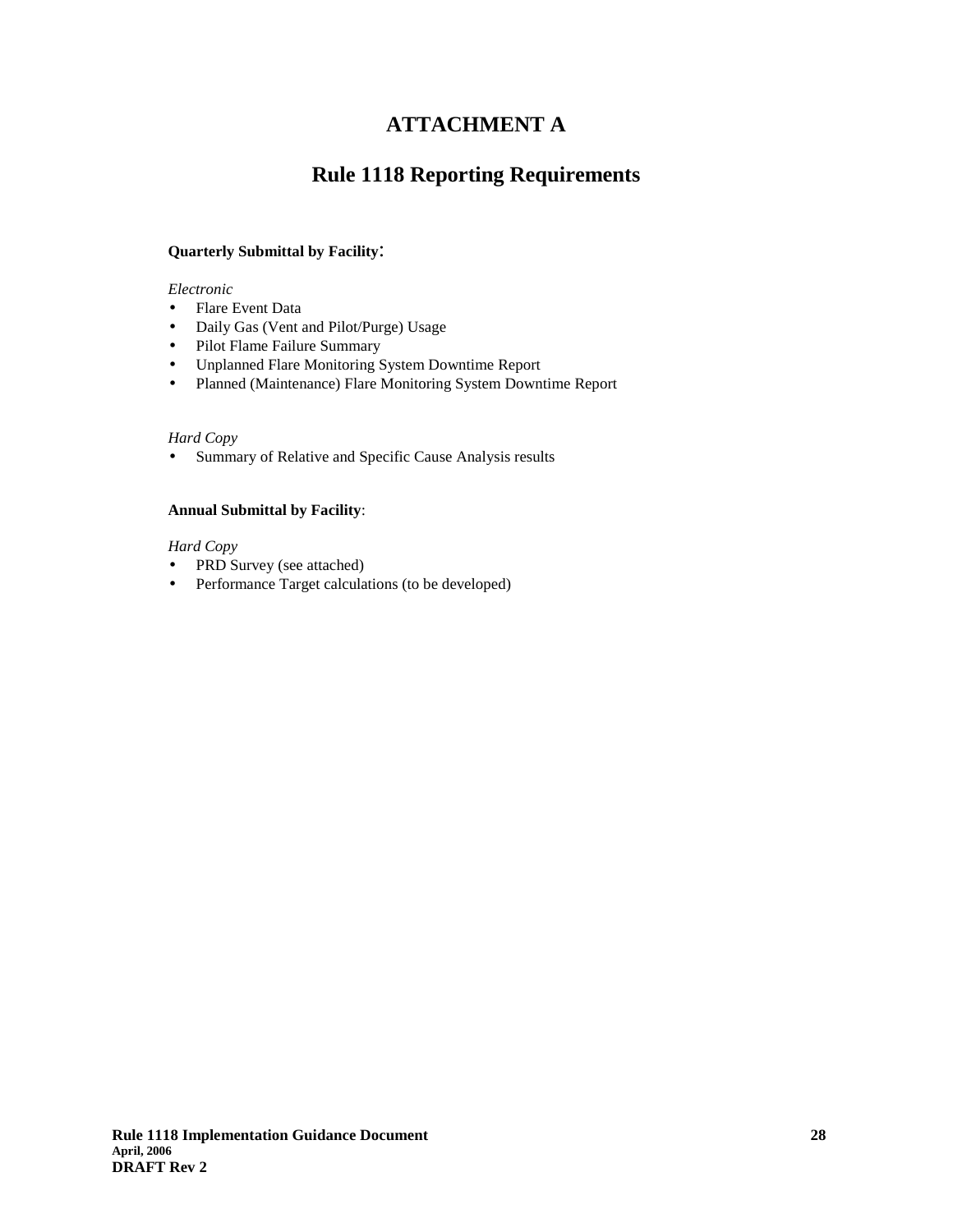

# **Flare Event Data Column Entry Instructions for Facility:**

| Column         | <b>Heading</b>           | <b>Instruction</b>                                                                       |
|----------------|--------------------------|------------------------------------------------------------------------------------------|
| $\mathbf{1}$   | Facility ID#             | Enter the six digit AQMD-assigned Facility ID#.                                          |
| $\overline{2}$ | <b>Flare Name</b>        | Uniquely identify each flare using a consistent name.                                    |
| $\overline{3}$ | Flare Event Type         | Enter the type of flare event as follows:                                                |
|                |                          | $1 = >100# \text{ VOC}, >500# \text{SOX}, \text{ and/or } >500,000 \text{ scf vent gas}$ |
|                |                          | $2 = 5,000$ scf vent gas (but $\leq 500,000$ scf vent gas)                               |
|                |                          | $3 =$ sampling event not described in options 1 or 2                                     |
|                |                          | $4 =$ non-sampling flare event                                                           |
| $\overline{4}$ | <b>Flaring Event</b>     | Using the format specified in the spreadsheet, enter the <i>date</i> the flare           |
|                | <b>Start Date</b>        | event began.                                                                             |
| 5              | <b>Flaring Event</b>     | Using the format specified in the spreadsheet, enter the time the flare                  |
|                | <b>Start Time</b>        | event began - use military time.                                                         |
| 6              | <b>Flaring Event</b>     | Using the format specified in the spreadsheet, enter the <i>date</i> the flare           |
|                | <b>Stop Date</b>         | event ended.                                                                             |
| 7              | <b>Flaring Event</b>     | Using the format specified in the spreadsheet, enter the time the flare                  |
|                | <b>Stop Time</b>         | event ended – use military time.                                                         |
| 8              | Date                     | Using the format specified in the spreadsheet, enter the date that the                   |
|                | Representative           | representative sample for the current flare event entry was obtained.                    |
|                | Sample Obtained          |                                                                                          |
| 9              | Time                     | Using the format specified in the spreadsheet, enter the time that the                   |
|                | Representative           | representative sample for the current flare event entry was obtained -                   |
|                | Sample Obtained          | use military time.                                                                       |
| 10             | <b>Total Flare Event</b> | Enter the source of the Total Event Gas Flow data. Enter:                                |
|                | Gas Flow Data            | $1 =$ Calculated,                                                                        |
|                | Source                   | $2 =$ Continuous Monitoring Device,                                                      |
|                |                          | $3$ = Default Data Substitution Procedure per Rule 1118                                  |
|                |                          | Attachment B,                                                                            |
|                |                          | $4 =$ Alternatively Approved Data Substitution Procedure,                                |
|                |                          | $5 =$ Alternative Data Substitution Procedure – Pending                                  |
|                |                          | Approval)                                                                                |
| 11             | <b>Total Flare Event</b> | Report the total flare event vent gas flow in Mscf.                                      |
|                | <b>Gas Flow</b>          |                                                                                          |
| 12             | <b>HHV</b> Data Source   | Enter the source of the HHV data. Enter:                                                 |
|                |                          | $l =$ Calculated,<br>٠                                                                   |
|                |                          | $2$ = Representative Sample,                                                             |
|                |                          | $3 =$ Data obtained from representative sample taken on same                             |
|                |                          | day,                                                                                     |
|                |                          | $4 =$ Data taken from previous days' representative sample,                              |
|                |                          | $5 =$ Continuous Monitoring and Recording Device (value                                  |
|                |                          | reported to be determined),                                                              |
|                |                          | $6$ = Default Data Substitution Procedure per Rule 1118                                  |
|                |                          | Attachment B,                                                                            |
|                |                          | 7 = Alternatively Approved Data Substitution Procedure,                                  |